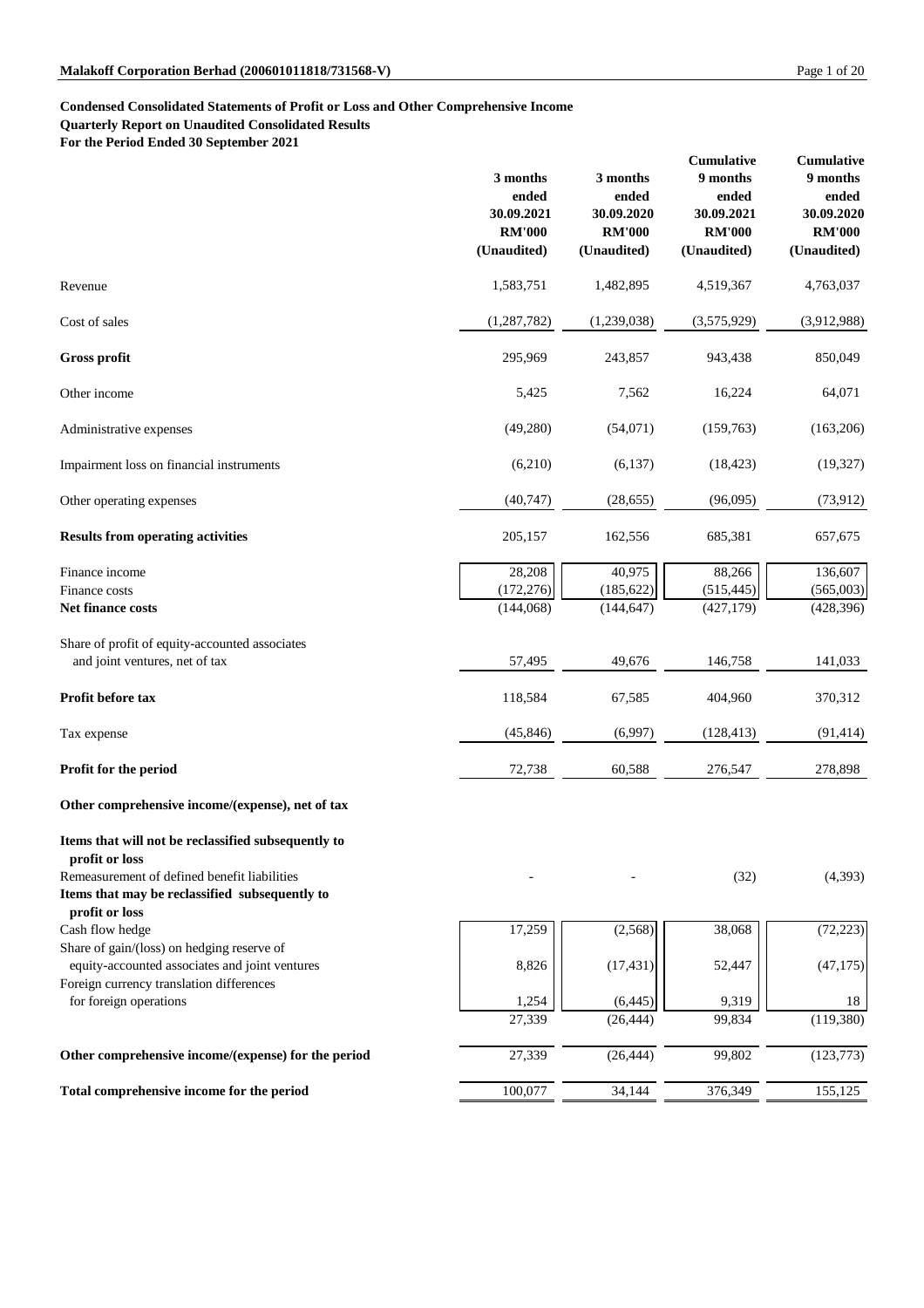## **Condensed Consolidated Statements of Profit or Loss and Other Comprehensive Income**

## **Quarterly Report on Unaudited Consolidated Results**

**For the Period Ended 30 September 2021**

|                                             | 3 months<br>ended | 3 months<br>ended | 9 months<br>ended | 9 months<br>ended |
|---------------------------------------------|-------------------|-------------------|-------------------|-------------------|
|                                             | 30.09.2021        | 30.09.2020        | 30.09.2021        | 30.09.2020        |
|                                             | <b>RM'000</b>     | <b>RM'000</b>     | <b>RM'000</b>     | <b>RM'000</b>     |
|                                             | (Unaudited)       | (Unaudited)       | (Unaudited)       | (Unaudited)       |
| <b>Profit attributable to:</b>              |                   |                   |                   |                   |
| Owners of the Company                       | 67,160            | 50,802            | 245,338           | 244,939           |
| Non-controlling interests                   | 5,578             | 9,786             | 31,209            | 33,959            |
| <b>Profit for the period</b>                | 72,738            | 60,588            | 276,547           | 278,898           |
| Total comprehensive income attributable to: |                   |                   |                   |                   |
| Owners of the Company                       | 94,499            | 24,358            | 345,140           | 121,166           |
| Non-controlling interests                   | 5,578             | 9,786             | 31,209            | 33,959            |
| Total comprehensive income for the period   | 100,077           | 34,144            | 376,349           | 155,125           |
| Earnings per ordinary share (sen)           |                   |                   |                   |                   |
| Basic/diluted                               | 1.37              | 1.04              | 5.02              | 5.01              |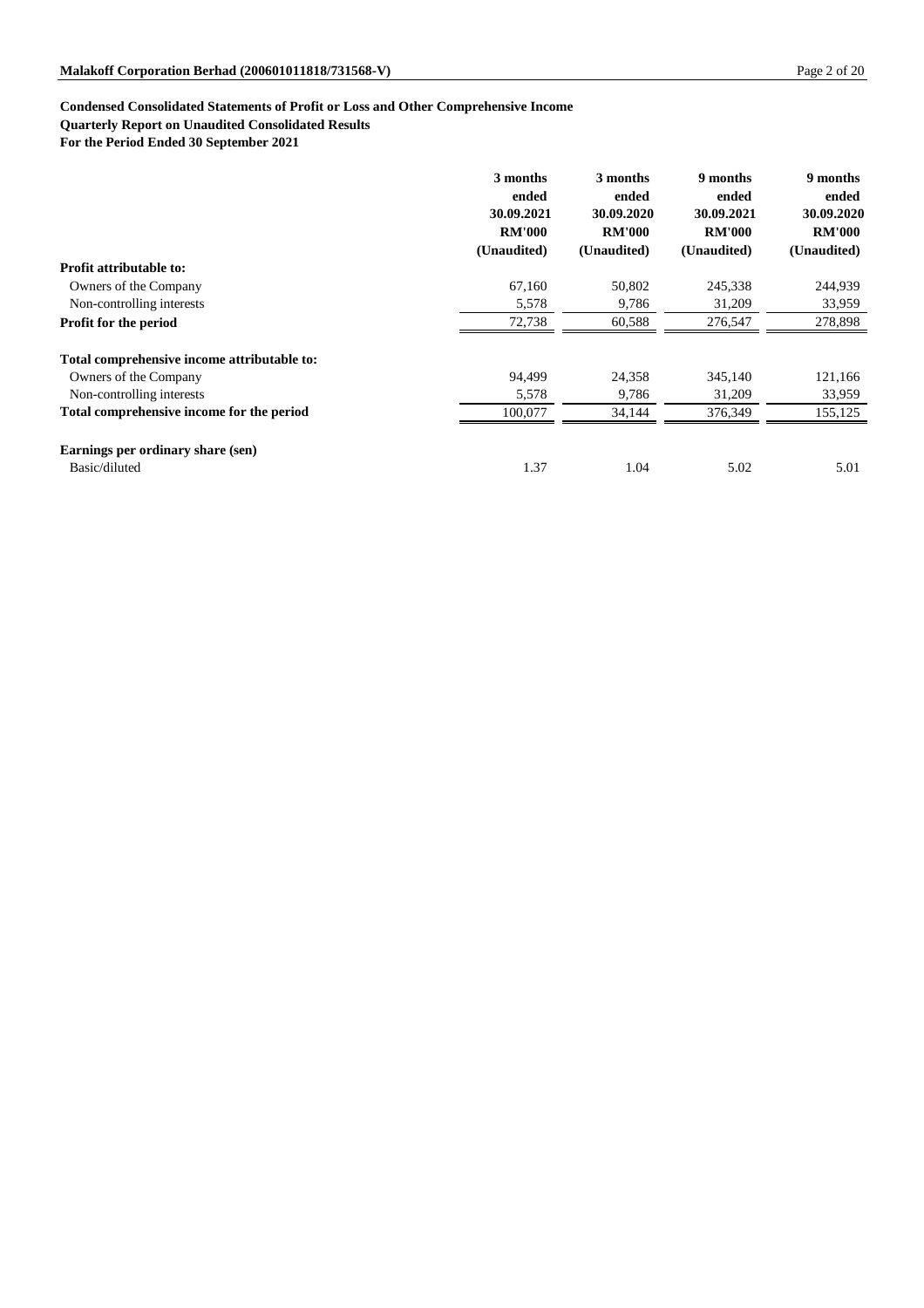# **Condensed Consolidated Statements Of Financial Position As At 30 September 2021**

|                                              | As at<br>30.09.2021<br><b>RM'000</b><br>(Unaudited) | As at<br>31.12.2020<br><b>RM'000</b><br>(Audited) |
|----------------------------------------------|-----------------------------------------------------|---------------------------------------------------|
| <b>Assets</b>                                |                                                     |                                                   |
| Property, plant and equipment                | 11,843,507                                          | 12,391,428                                        |
| Investment properties                        | 15,300                                              | 15,300                                            |
| Concession assets                            | 156,060                                             | 167,837                                           |
| Intangible assets                            | 2,913,359                                           | 3,144,168                                         |
| Investments in associates                    | 905,983                                             | 798,841                                           |
| Investments in joint ventures                | 760,007                                             | 668,364                                           |
| Other investments                            | 2,484                                               | 23,999                                            |
| Derivative financial assets                  | 290,354                                             | 231,170                                           |
| Trade and other receivables                  | 445,541                                             | 480,666                                           |
| Deferred tax assets                          | 191,699                                             | 194,583                                           |
| <b>Total non-current assets</b>              | 17,524,294                                          | 18,116,356                                        |
| Trade and other receivables                  | 1,284,259                                           | 884,184                                           |
| Inventories                                  | 741,384                                             | 591,799                                           |
| Current tax assets                           | 87,394                                              | 90,627                                            |
| Other investments                            | 3,034,535                                           | 3,378,157                                         |
| Cash and cash equivalents                    | 754,128                                             | 1,062,600                                         |
| Assets classified as held for sale           | 65,000                                              | 65,000                                            |
| <b>Total current assets</b>                  | 5,966,700                                           | 6,072,367                                         |
| <b>Total assets</b>                          | 23,490,994                                          | 24, 188, 723                                      |
| <b>Equity</b>                                |                                                     |                                                   |
| Share capital                                | 5,693,055                                           | 5,693,055                                         |
| Treasury shares                              | (98, 647)                                           | (98, 647)                                         |
| Reserves                                     | 161,803                                             | 61,969                                            |
| <b>Accumulated losses</b>                    | (262, 763)                                          | (348, 468)                                        |
| Equity attributable to owners of the Company | 5,493,448                                           | 5,307,909                                         |
| Perpetual sukuk                              | 800,000                                             | 800,000                                           |
| Non-controlling interests                    | 310,210                                             | 336,802                                           |
| <b>Total equity</b>                          | 6,603,658                                           | 6,444,711                                         |
| <b>Liabilities</b>                           |                                                     |                                                   |
| Loans and borrowings                         | 8,912,830                                           | 9,717,431                                         |
| Lease liabilities                            | 7,614                                               | 6,746                                             |
| <b>Employee benefits</b>                     | 109,128                                             | 100,483                                           |
| Provision for decommissioning cost           | 104,798                                             | 99,893                                            |
| Provision for concession assets              | 293,595                                             | 267,715                                           |
| Deferred income                              | 3,135,071                                           | 3,357,888                                         |
| Derivative financial liabilities             | 10,897                                              | 15,381                                            |
| Deferred tax liabilities                     | 1,131,146                                           | 1,200,943                                         |
| <b>Total non-current liabilities</b>         | 13,705,079                                          | 14,766,480                                        |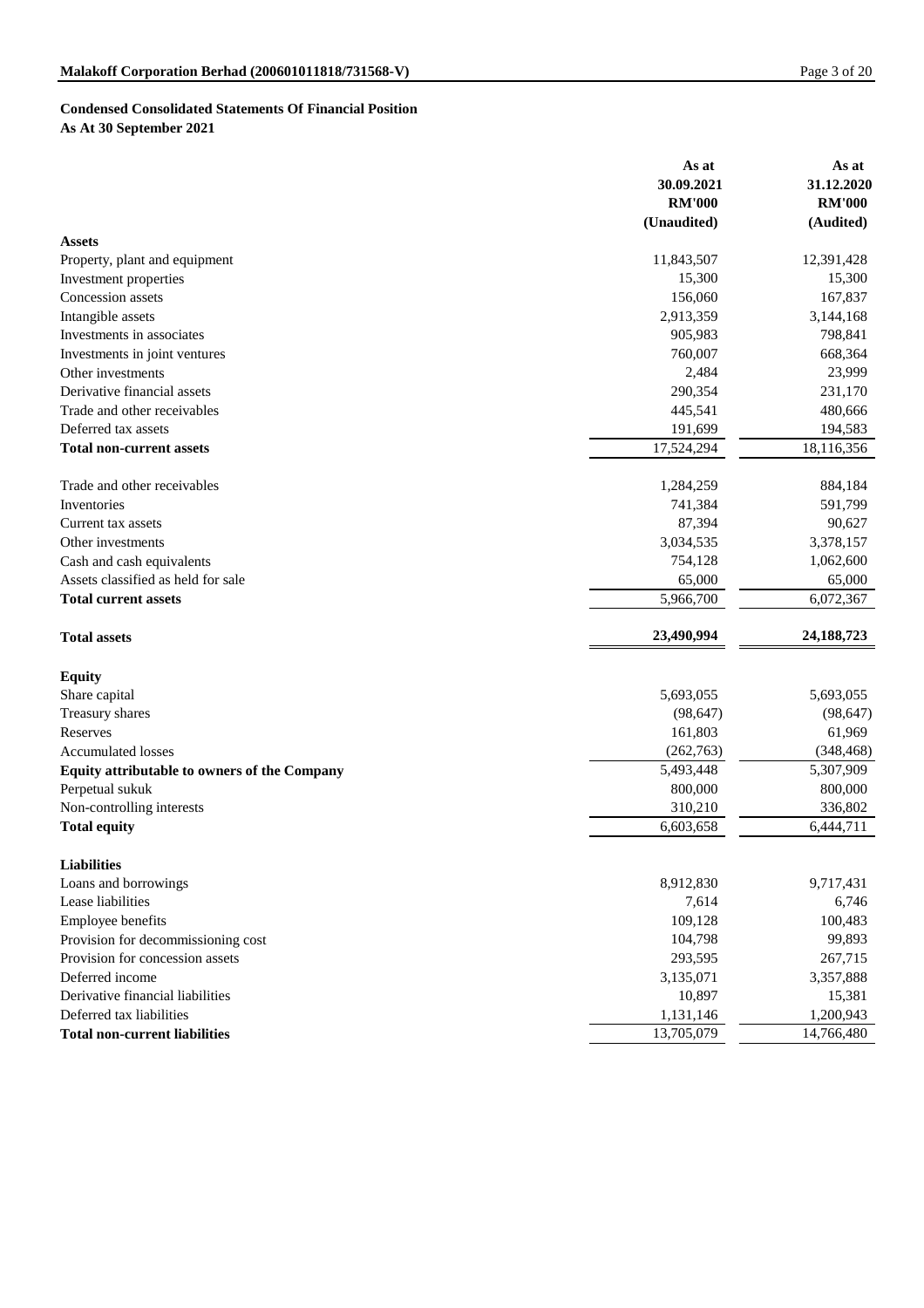# **Condensed Consolidated Statements Of Financial Position**

**As At 30 September 2021**

|                                     | As at         | As at         |
|-------------------------------------|---------------|---------------|
|                                     | 30.09.2021    | 31.12.2020    |
|                                     | <b>RM'000</b> | <b>RM'000</b> |
|                                     | (Unaudited)   | (Audited)     |
| Trade and other payables            | 1,287,827     | 1,360,268     |
| Current tax liabilities             | 33,476        | 16,894        |
| Loans and borrowings                | 1,421,006     | 1,164,663     |
| Lease liabilities                   | 2,770         | 6,616         |
| Provision for decommissioning cost  | 20,056        | 11,809        |
| Provision for concession assets     | 26,691        | 26,691        |
| Deferred income                     | 390,431       | 390,591       |
| <b>Total current liabilities</b>    | 3,182,257     | 2,977,532     |
| <b>Total liabilities</b>            | 16,887,336    | 17,744,012    |
| <b>Total equity and liabilities</b> | 23,490,994    | 24, 188, 723  |

**ordinary equity holders of the parent (RM)** 1.12 1.09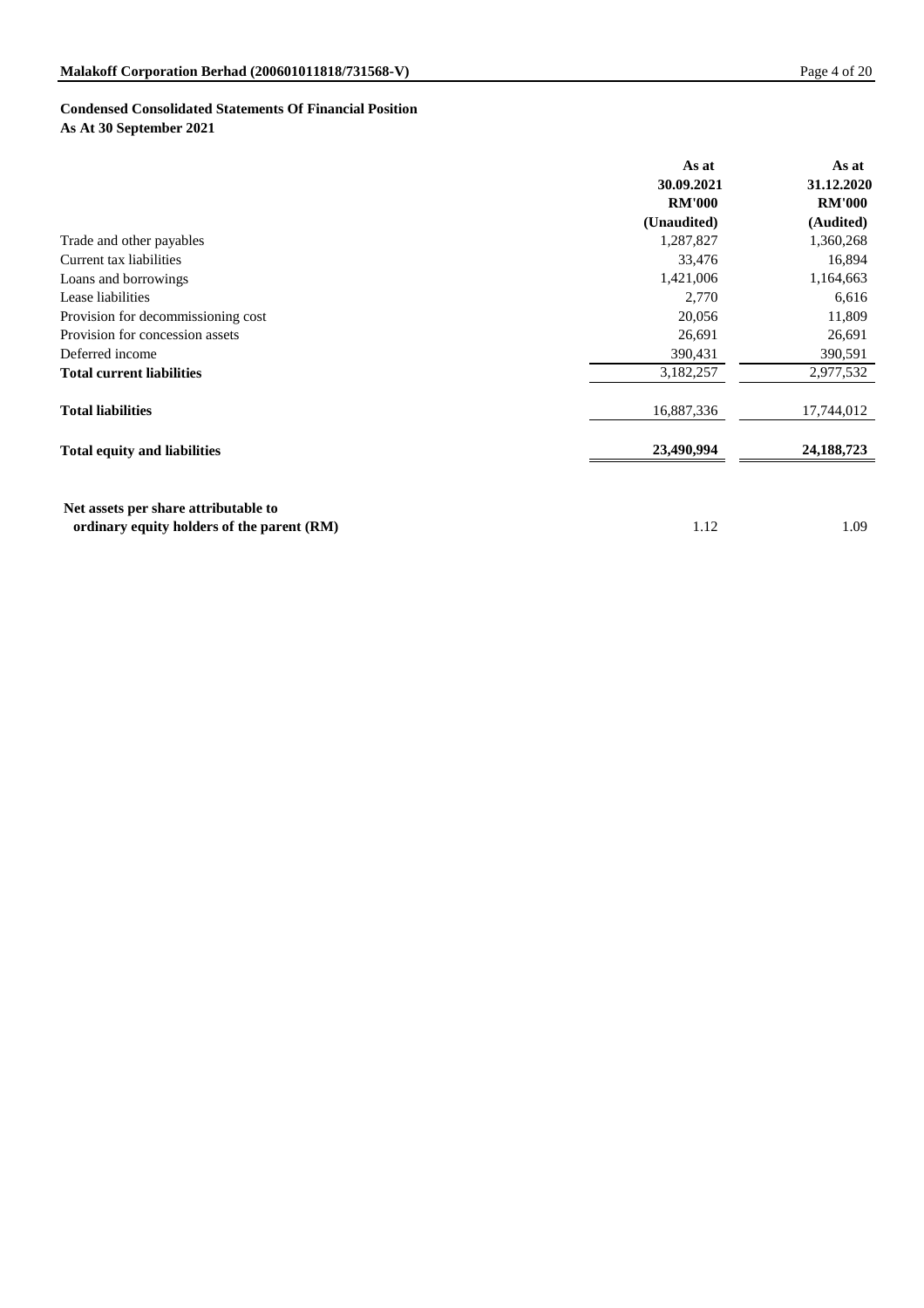# **Malakoff Corporation Berhad (200601011818/731568-V)** Page 5 of 20

# **Condensed Consolidated Statement of Changes in Equity For the Period Ended 30 September 2021**

|                                                                 |                                          |                                                   |                                     |                                 | /---------------- Attributable to owners of the Company ---------------/<br><b>Distributable</b> |                               |                                            |                                                             |                                                |
|-----------------------------------------------------------------|------------------------------------------|---------------------------------------------------|-------------------------------------|---------------------------------|--------------------------------------------------------------------------------------------------|-------------------------------|--------------------------------------------|-------------------------------------------------------------|------------------------------------------------|
|                                                                 |                                          |                                                   | <b>Reserves</b>                     |                                 |                                                                                                  |                               |                                            |                                                             |                                                |
|                                                                 | <b>Share</b><br>Capital<br><b>RM'000</b> | <b>Treasury</b><br><b>Shares</b><br><b>RM'000</b> | <b>Translation</b><br><b>RM'000</b> | <b>Hedging</b><br><b>RM'000</b> | <b>Accumulated</b><br><b>Losses</b><br><b>RM'000</b>                                             | <b>Total</b><br><b>RM'000</b> | Perpetual<br><b>Sukuk</b><br><b>RM'000</b> | <b>Non-controlling</b><br><b>Interests</b><br><b>RM'000</b> | <b>Total</b><br><b>Equity</b><br><b>RM'000</b> |
| At 1 January 2021                                               | 5,693,055                                | (98, 647)                                         | (12, 657)                           | 74,626                          | (348, 468)                                                                                       | 5,307,909                     | 800,000                                    | 336,802                                                     | 6,444,711                                      |
| Remeasurement of defined benefit liabilities                    |                                          | $\overline{\phantom{a}}$                          |                                     |                                 | (32)                                                                                             | (32)                          |                                            | $\overline{\phantom{a}}$                                    | (32)                                           |
| Foreign currency translation                                    |                                          |                                                   |                                     |                                 |                                                                                                  |                               |                                            |                                                             |                                                |
| differences for foreign operations                              |                                          |                                                   | 9,319                               |                                 |                                                                                                  | 9,319                         |                                            |                                                             | 9,319                                          |
| Cash flow hedge                                                 |                                          |                                                   |                                     | 38,068                          | $\overline{\phantom{a}}$                                                                         | 38,068                        |                                            |                                                             | 38,068                                         |
| Share of gain on hedging reserve of                             |                                          |                                                   |                                     |                                 |                                                                                                  |                               |                                            |                                                             |                                                |
| equity-accounted associates and joint ventures                  |                                          |                                                   |                                     | 52,447                          |                                                                                                  | 52,447                        |                                            |                                                             | 52,447                                         |
| Other comprehensive income/(expense)                            |                                          |                                                   |                                     |                                 |                                                                                                  |                               |                                            |                                                             |                                                |
| for the period                                                  |                                          |                                                   | 9,319                               | 90,515                          | (32)                                                                                             | 99,802                        |                                            |                                                             | 99,802                                         |
| Profit for the period                                           |                                          |                                                   |                                     |                                 | 245,338                                                                                          | 245,338                       |                                            | 31,209                                                      | 276,547                                        |
| Comprehensive income for the period                             |                                          | $\overline{\phantom{a}}$                          | 9,319                               | 90,515                          | 245,306                                                                                          | 345,140                       |                                            | 31,209                                                      | 376,349                                        |
| Profit distribution of perpetual sukuk                          |                                          |                                                   |                                     |                                 | (47,200)                                                                                         | (47,200)                      |                                            |                                                             | (47,200)                                       |
| Dividends to owners of the Company                              |                                          |                                                   |                                     |                                 | (112,401)                                                                                        | (112,401)                     |                                            |                                                             | (112,401)                                      |
| Dividends to non-controlling interests                          |                                          |                                                   |                                     |                                 |                                                                                                  |                               |                                            | (52,711)                                                    | (52,711)                                       |
| Redemption of preference shares<br>to non-controlling interests |                                          | $\overline{\phantom{a}}$                          |                                     |                                 |                                                                                                  |                               |                                            | (5,090)                                                     | (5,090)                                        |
| Total distribution to owners                                    |                                          |                                                   |                                     |                                 |                                                                                                  |                               |                                            |                                                             |                                                |
|                                                                 | $\overline{\phantom{a}}$                 | $\overline{\phantom{a}}$                          | $\blacksquare$                      | $\overline{\phantom{a}}$        | (112,401)                                                                                        | (112,401)                     |                                            | (57, 801)                                                   | (170, 202)                                     |
| At 30 September 2021                                            | 5,693,055                                | (98, 647)                                         | (3,338)                             | 165,141                         | (262,763)                                                                                        | 5,493,448                     | 800,000                                    | 310,210                                                     | 6,603,658                                      |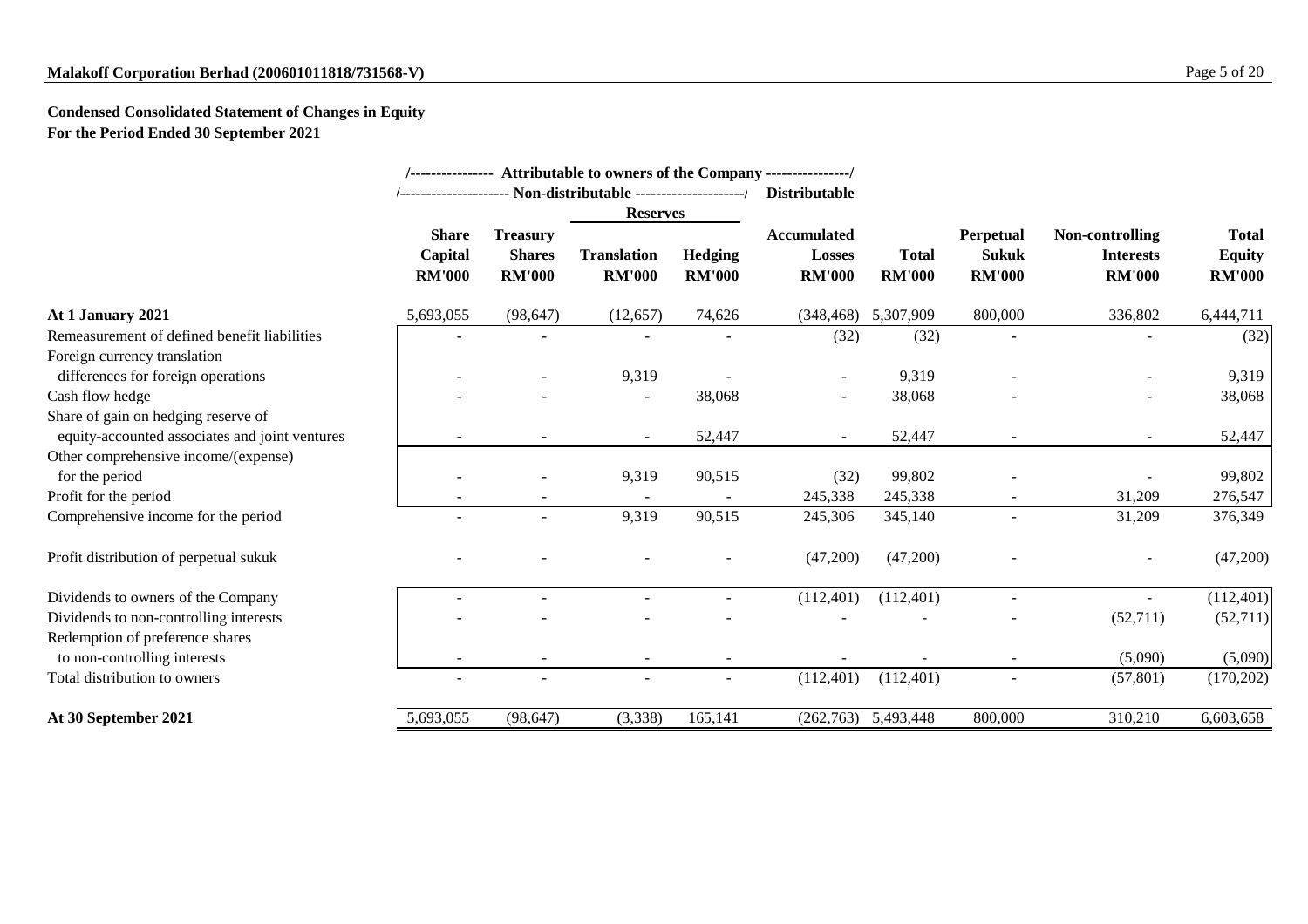# **Malakoff Corporation Berhad (200601011818/731568-V)** Page 6 of 20

# **Condensed Consolidated Statement of Changes in Equity For the Period Ended 30 September 2021**

|                                                |                                          |                                                   | /---------------- Attributable to owners of the Company ---------------/ |                          |                                                      |                               |                                            |                                                      |                                                |
|------------------------------------------------|------------------------------------------|---------------------------------------------------|--------------------------------------------------------------------------|--------------------------|------------------------------------------------------|-------------------------------|--------------------------------------------|------------------------------------------------------|------------------------------------------------|
|                                                |                                          |                                                   |                                                                          |                          | <b>Distributable</b>                                 |                               |                                            |                                                      |                                                |
|                                                |                                          |                                                   | <b>Reserves</b>                                                          |                          |                                                      |                               |                                            |                                                      |                                                |
|                                                | <b>Share</b><br>Capital<br><b>RM'000</b> | <b>Treasury</b><br><b>Shares</b><br><b>RM'000</b> | <b>Translation</b><br><b>RM'000</b>                                      | Hedging<br><b>RM'000</b> | <b>Accumulated</b><br><b>Losses</b><br><b>RM'000</b> | <b>Total</b><br><b>RM'000</b> | Perpetual<br><b>Sukuk</b><br><b>RM'000</b> | Non-controlling<br><b>Interests</b><br><b>RM'000</b> | <b>Total</b><br><b>Equity</b><br><b>RM'000</b> |
| At 1 January 2020                              | 5,693,055                                | (98, 647)                                         | (12, 652)                                                                | 165,832                  | (237, 857)                                           | 5,509,731                     | 800,000                                    | 365,516                                              | 6,675,247                                      |
| Remeasurement of defined benefit liabilities   |                                          |                                                   |                                                                          |                          | (4, 393)                                             | (4, 393)                      |                                            |                                                      | (4,393)                                        |
| Foreign currency translation                   |                                          |                                                   |                                                                          |                          |                                                      |                               |                                            |                                                      |                                                |
| differences for foreign operations             |                                          |                                                   | 18                                                                       |                          |                                                      | 18                            |                                            |                                                      | 18                                             |
| Cash flow hedge                                |                                          |                                                   | $\overline{\phantom{a}}$                                                 | (72, 223)                | $\overline{\phantom{a}}$                             | (72, 223)                     |                                            |                                                      | (72, 223)                                      |
| Share of loss on hedging reserve of            |                                          |                                                   |                                                                          |                          |                                                      |                               |                                            |                                                      |                                                |
| equity-accounted associates and joint ventures |                                          | $\overline{\phantom{a}}$                          | $\overline{\phantom{a}}$                                                 | (47, 175)                | $\sim$                                               | (47, 175)                     | $\overline{\phantom{a}}$                   | $\overline{\phantom{a}}$                             | (47, 175)                                      |
| Other comprehensive income/(expense)           |                                          |                                                   |                                                                          |                          |                                                      |                               |                                            |                                                      |                                                |
| for the period                                 |                                          |                                                   | 18                                                                       | (119,398)                | (4,393)                                              | (123,773)                     |                                            |                                                      | (123, 773)                                     |
| Profit for the period                          |                                          |                                                   |                                                                          |                          | 244,939                                              | 244,939                       |                                            | 33,959                                               | 278,898                                        |
| Comprehensive income/(expense) for the period  |                                          | $\sim$                                            | 18                                                                       | (119, 398)               | 240,546                                              | 121,166                       |                                            | 33,959                                               | 155,125                                        |
| Profit distribution of perpetual sukuk         |                                          |                                                   |                                                                          |                          | (47, 032)                                            | (47,032)                      |                                            |                                                      | (47,032)                                       |
| Incorporation of a subsidiary                  |                                          |                                                   |                                                                          |                          |                                                      |                               |                                            | 20                                                   | 20                                             |
| Dividends to owners of the Company             |                                          |                                                   |                                                                          |                          | (200, 854)                                           | (200, 854)                    |                                            |                                                      | (200, 854)                                     |
| Dividends to non-controlling interests         |                                          |                                                   |                                                                          |                          |                                                      |                               |                                            | (35, 724)                                            | (35, 724)                                      |
| Redemption of preference shares                |                                          |                                                   |                                                                          |                          |                                                      |                               |                                            |                                                      |                                                |
| to non-controlling interests                   |                                          |                                                   |                                                                          |                          |                                                      |                               |                                            | (5,571)                                              | (5,571)                                        |
| Total distribution to owners                   |                                          |                                                   |                                                                          |                          | (200, 854)                                           | (200, 854)                    |                                            | (41,295)                                             | (242, 149)                                     |
| At 30 September 2020                           | 5,693,055                                | (98, 647)                                         | (12, 634)                                                                | 46,434                   | (245, 197)                                           | 5,383,011                     | 800,000                                    | 358,200                                              | 6,541,211                                      |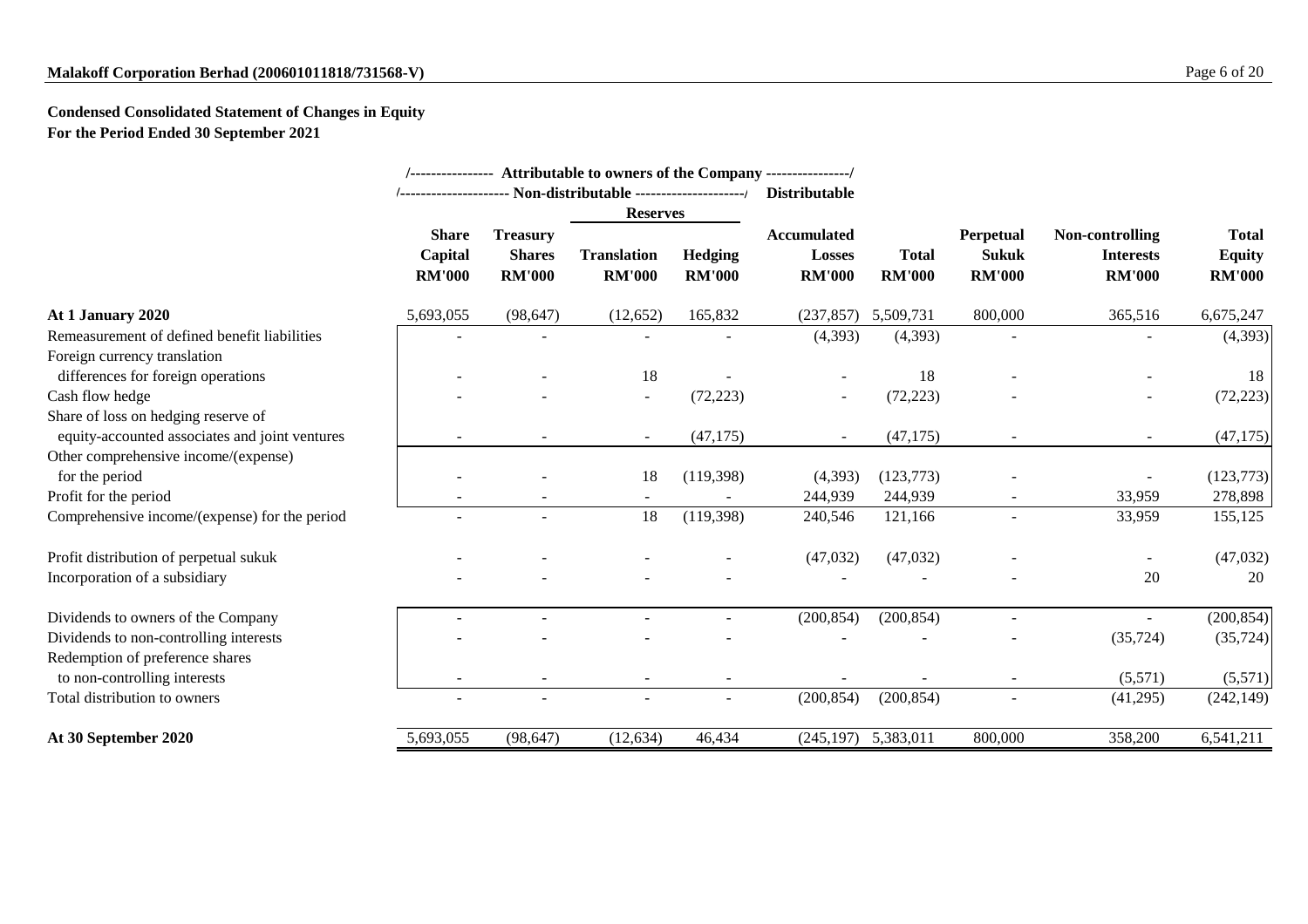# **Condensed Consolidated Statements Of Cash Flows For the Period Ended 30 September 2021**

| ended<br>ended<br>30.09.2021<br>30.09.2020<br><b>RM'000</b><br><b>RM'000</b><br>(Unaudited)<br>(Unaudited)<br><b>Cash flows from operating activities</b><br>Profit before tax<br>404,960<br>370,312<br><b>Adjustments for:</b><br>Non cash-items<br>983,243<br>960,946<br>515,445<br>565,003<br>Finance costs<br>Finance income<br>(136, 607)<br>(88, 266)<br>Share of profit of equity-accounted associates<br>and joint ventures, net of tax<br>(146,758)<br>(141, 033)<br>Operating profit before changes in working capital<br>1,646,327<br>1,640,918<br>Changes in working capital:<br>Net change in current assets<br>(649, 324)<br>479,356<br>Net change in current liabilities<br>53,632<br>(307, 872)<br>Net change in non-current liabilities<br>(219, 219)<br>(195, 788)<br><b>Cash generated from operations</b><br>1,593,183<br>854,847<br>Tax paid, net<br>(179, 289)<br>(212,957)<br>Net cash from operating activities<br>675,558<br>1,380,226<br><b>Cash flows from investing activities</b><br>Change in other investments<br>(1,392,556)<br>343,622<br>Dividends received from associates<br>9,746<br>Dividends received from joint ventures<br>28,005<br>30,974<br>Interest received<br>100,283<br>127,689<br>Other investment in redeemable cumulative convertible preference share<br>(2,484)<br>Purchase of property, plant and equipment<br>(130,079)<br>(220, 482)<br>Purchase of concession assets<br>(6, 447)<br>(1,455)<br>Proceeds from disposal of property, plant and equipment<br>135<br>340,511<br>Net cash from/(used in) investing activities<br>(1,453,560)<br><b>Cash flows from financing activities</b><br>Distribution to perpetual sukuk holder<br>(47,200)<br>(47,032)<br>Dividends paid to owners of the Company<br>(200, 854)<br>(112,401)<br>Dividends paid to non-controlling interests<br>(35, 724)<br>(52,711)<br>Redemption of preference shares to non-controlling interests<br>(5,090)<br>(5,571)<br>Interest paid<br>(553, 481)<br>(456,790)<br>Proceeds from issuance of shares to non-controlling interests<br>20<br>2,970,000<br>Proceeds from borrowings<br>Repayment of borrowings<br>(3,612,006)<br>(1, 138, 153)<br>Payment of lease liabilities<br>(8, 343)<br>(10,098)<br>Net cash used in financing activities<br>(1,324,541)<br>(1,990,893) | 9 months | 9 months |
|-------------------------------------------------------------------------------------------------------------------------------------------------------------------------------------------------------------------------------------------------------------------------------------------------------------------------------------------------------------------------------------------------------------------------------------------------------------------------------------------------------------------------------------------------------------------------------------------------------------------------------------------------------------------------------------------------------------------------------------------------------------------------------------------------------------------------------------------------------------------------------------------------------------------------------------------------------------------------------------------------------------------------------------------------------------------------------------------------------------------------------------------------------------------------------------------------------------------------------------------------------------------------------------------------------------------------------------------------------------------------------------------------------------------------------------------------------------------------------------------------------------------------------------------------------------------------------------------------------------------------------------------------------------------------------------------------------------------------------------------------------------------------------------------------------------------------------------------------------------------------------------------------------------------------------------------------------------------------------------------------------------------------------------------------------------------------------------------------------------------------------------------------------------------------------------------------------------------------------------------------------------------------------------------------------------|----------|----------|
|                                                                                                                                                                                                                                                                                                                                                                                                                                                                                                                                                                                                                                                                                                                                                                                                                                                                                                                                                                                                                                                                                                                                                                                                                                                                                                                                                                                                                                                                                                                                                                                                                                                                                                                                                                                                                                                                                                                                                                                                                                                                                                                                                                                                                                                                                                             |          |          |
|                                                                                                                                                                                                                                                                                                                                                                                                                                                                                                                                                                                                                                                                                                                                                                                                                                                                                                                                                                                                                                                                                                                                                                                                                                                                                                                                                                                                                                                                                                                                                                                                                                                                                                                                                                                                                                                                                                                                                                                                                                                                                                                                                                                                                                                                                                             |          |          |
|                                                                                                                                                                                                                                                                                                                                                                                                                                                                                                                                                                                                                                                                                                                                                                                                                                                                                                                                                                                                                                                                                                                                                                                                                                                                                                                                                                                                                                                                                                                                                                                                                                                                                                                                                                                                                                                                                                                                                                                                                                                                                                                                                                                                                                                                                                             |          |          |
|                                                                                                                                                                                                                                                                                                                                                                                                                                                                                                                                                                                                                                                                                                                                                                                                                                                                                                                                                                                                                                                                                                                                                                                                                                                                                                                                                                                                                                                                                                                                                                                                                                                                                                                                                                                                                                                                                                                                                                                                                                                                                                                                                                                                                                                                                                             |          |          |
|                                                                                                                                                                                                                                                                                                                                                                                                                                                                                                                                                                                                                                                                                                                                                                                                                                                                                                                                                                                                                                                                                                                                                                                                                                                                                                                                                                                                                                                                                                                                                                                                                                                                                                                                                                                                                                                                                                                                                                                                                                                                                                                                                                                                                                                                                                             |          |          |
|                                                                                                                                                                                                                                                                                                                                                                                                                                                                                                                                                                                                                                                                                                                                                                                                                                                                                                                                                                                                                                                                                                                                                                                                                                                                                                                                                                                                                                                                                                                                                                                                                                                                                                                                                                                                                                                                                                                                                                                                                                                                                                                                                                                                                                                                                                             |          |          |
|                                                                                                                                                                                                                                                                                                                                                                                                                                                                                                                                                                                                                                                                                                                                                                                                                                                                                                                                                                                                                                                                                                                                                                                                                                                                                                                                                                                                                                                                                                                                                                                                                                                                                                                                                                                                                                                                                                                                                                                                                                                                                                                                                                                                                                                                                                             |          |          |
|                                                                                                                                                                                                                                                                                                                                                                                                                                                                                                                                                                                                                                                                                                                                                                                                                                                                                                                                                                                                                                                                                                                                                                                                                                                                                                                                                                                                                                                                                                                                                                                                                                                                                                                                                                                                                                                                                                                                                                                                                                                                                                                                                                                                                                                                                                             |          |          |
|                                                                                                                                                                                                                                                                                                                                                                                                                                                                                                                                                                                                                                                                                                                                                                                                                                                                                                                                                                                                                                                                                                                                                                                                                                                                                                                                                                                                                                                                                                                                                                                                                                                                                                                                                                                                                                                                                                                                                                                                                                                                                                                                                                                                                                                                                                             |          |          |
|                                                                                                                                                                                                                                                                                                                                                                                                                                                                                                                                                                                                                                                                                                                                                                                                                                                                                                                                                                                                                                                                                                                                                                                                                                                                                                                                                                                                                                                                                                                                                                                                                                                                                                                                                                                                                                                                                                                                                                                                                                                                                                                                                                                                                                                                                                             |          |          |
|                                                                                                                                                                                                                                                                                                                                                                                                                                                                                                                                                                                                                                                                                                                                                                                                                                                                                                                                                                                                                                                                                                                                                                                                                                                                                                                                                                                                                                                                                                                                                                                                                                                                                                                                                                                                                                                                                                                                                                                                                                                                                                                                                                                                                                                                                                             |          |          |
|                                                                                                                                                                                                                                                                                                                                                                                                                                                                                                                                                                                                                                                                                                                                                                                                                                                                                                                                                                                                                                                                                                                                                                                                                                                                                                                                                                                                                                                                                                                                                                                                                                                                                                                                                                                                                                                                                                                                                                                                                                                                                                                                                                                                                                                                                                             |          |          |
|                                                                                                                                                                                                                                                                                                                                                                                                                                                                                                                                                                                                                                                                                                                                                                                                                                                                                                                                                                                                                                                                                                                                                                                                                                                                                                                                                                                                                                                                                                                                                                                                                                                                                                                                                                                                                                                                                                                                                                                                                                                                                                                                                                                                                                                                                                             |          |          |
|                                                                                                                                                                                                                                                                                                                                                                                                                                                                                                                                                                                                                                                                                                                                                                                                                                                                                                                                                                                                                                                                                                                                                                                                                                                                                                                                                                                                                                                                                                                                                                                                                                                                                                                                                                                                                                                                                                                                                                                                                                                                                                                                                                                                                                                                                                             |          |          |
|                                                                                                                                                                                                                                                                                                                                                                                                                                                                                                                                                                                                                                                                                                                                                                                                                                                                                                                                                                                                                                                                                                                                                                                                                                                                                                                                                                                                                                                                                                                                                                                                                                                                                                                                                                                                                                                                                                                                                                                                                                                                                                                                                                                                                                                                                                             |          |          |
|                                                                                                                                                                                                                                                                                                                                                                                                                                                                                                                                                                                                                                                                                                                                                                                                                                                                                                                                                                                                                                                                                                                                                                                                                                                                                                                                                                                                                                                                                                                                                                                                                                                                                                                                                                                                                                                                                                                                                                                                                                                                                                                                                                                                                                                                                                             |          |          |
|                                                                                                                                                                                                                                                                                                                                                                                                                                                                                                                                                                                                                                                                                                                                                                                                                                                                                                                                                                                                                                                                                                                                                                                                                                                                                                                                                                                                                                                                                                                                                                                                                                                                                                                                                                                                                                                                                                                                                                                                                                                                                                                                                                                                                                                                                                             |          |          |
|                                                                                                                                                                                                                                                                                                                                                                                                                                                                                                                                                                                                                                                                                                                                                                                                                                                                                                                                                                                                                                                                                                                                                                                                                                                                                                                                                                                                                                                                                                                                                                                                                                                                                                                                                                                                                                                                                                                                                                                                                                                                                                                                                                                                                                                                                                             |          |          |
|                                                                                                                                                                                                                                                                                                                                                                                                                                                                                                                                                                                                                                                                                                                                                                                                                                                                                                                                                                                                                                                                                                                                                                                                                                                                                                                                                                                                                                                                                                                                                                                                                                                                                                                                                                                                                                                                                                                                                                                                                                                                                                                                                                                                                                                                                                             |          |          |
|                                                                                                                                                                                                                                                                                                                                                                                                                                                                                                                                                                                                                                                                                                                                                                                                                                                                                                                                                                                                                                                                                                                                                                                                                                                                                                                                                                                                                                                                                                                                                                                                                                                                                                                                                                                                                                                                                                                                                                                                                                                                                                                                                                                                                                                                                                             |          |          |
|                                                                                                                                                                                                                                                                                                                                                                                                                                                                                                                                                                                                                                                                                                                                                                                                                                                                                                                                                                                                                                                                                                                                                                                                                                                                                                                                                                                                                                                                                                                                                                                                                                                                                                                                                                                                                                                                                                                                                                                                                                                                                                                                                                                                                                                                                                             |          |          |
|                                                                                                                                                                                                                                                                                                                                                                                                                                                                                                                                                                                                                                                                                                                                                                                                                                                                                                                                                                                                                                                                                                                                                                                                                                                                                                                                                                                                                                                                                                                                                                                                                                                                                                                                                                                                                                                                                                                                                                                                                                                                                                                                                                                                                                                                                                             |          |          |
|                                                                                                                                                                                                                                                                                                                                                                                                                                                                                                                                                                                                                                                                                                                                                                                                                                                                                                                                                                                                                                                                                                                                                                                                                                                                                                                                                                                                                                                                                                                                                                                                                                                                                                                                                                                                                                                                                                                                                                                                                                                                                                                                                                                                                                                                                                             |          |          |
|                                                                                                                                                                                                                                                                                                                                                                                                                                                                                                                                                                                                                                                                                                                                                                                                                                                                                                                                                                                                                                                                                                                                                                                                                                                                                                                                                                                                                                                                                                                                                                                                                                                                                                                                                                                                                                                                                                                                                                                                                                                                                                                                                                                                                                                                                                             |          |          |
|                                                                                                                                                                                                                                                                                                                                                                                                                                                                                                                                                                                                                                                                                                                                                                                                                                                                                                                                                                                                                                                                                                                                                                                                                                                                                                                                                                                                                                                                                                                                                                                                                                                                                                                                                                                                                                                                                                                                                                                                                                                                                                                                                                                                                                                                                                             |          |          |
|                                                                                                                                                                                                                                                                                                                                                                                                                                                                                                                                                                                                                                                                                                                                                                                                                                                                                                                                                                                                                                                                                                                                                                                                                                                                                                                                                                                                                                                                                                                                                                                                                                                                                                                                                                                                                                                                                                                                                                                                                                                                                                                                                                                                                                                                                                             |          |          |
|                                                                                                                                                                                                                                                                                                                                                                                                                                                                                                                                                                                                                                                                                                                                                                                                                                                                                                                                                                                                                                                                                                                                                                                                                                                                                                                                                                                                                                                                                                                                                                                                                                                                                                                                                                                                                                                                                                                                                                                                                                                                                                                                                                                                                                                                                                             |          |          |
|                                                                                                                                                                                                                                                                                                                                                                                                                                                                                                                                                                                                                                                                                                                                                                                                                                                                                                                                                                                                                                                                                                                                                                                                                                                                                                                                                                                                                                                                                                                                                                                                                                                                                                                                                                                                                                                                                                                                                                                                                                                                                                                                                                                                                                                                                                             |          |          |
|                                                                                                                                                                                                                                                                                                                                                                                                                                                                                                                                                                                                                                                                                                                                                                                                                                                                                                                                                                                                                                                                                                                                                                                                                                                                                                                                                                                                                                                                                                                                                                                                                                                                                                                                                                                                                                                                                                                                                                                                                                                                                                                                                                                                                                                                                                             |          |          |
|                                                                                                                                                                                                                                                                                                                                                                                                                                                                                                                                                                                                                                                                                                                                                                                                                                                                                                                                                                                                                                                                                                                                                                                                                                                                                                                                                                                                                                                                                                                                                                                                                                                                                                                                                                                                                                                                                                                                                                                                                                                                                                                                                                                                                                                                                                             |          |          |
|                                                                                                                                                                                                                                                                                                                                                                                                                                                                                                                                                                                                                                                                                                                                                                                                                                                                                                                                                                                                                                                                                                                                                                                                                                                                                                                                                                                                                                                                                                                                                                                                                                                                                                                                                                                                                                                                                                                                                                                                                                                                                                                                                                                                                                                                                                             |          |          |
|                                                                                                                                                                                                                                                                                                                                                                                                                                                                                                                                                                                                                                                                                                                                                                                                                                                                                                                                                                                                                                                                                                                                                                                                                                                                                                                                                                                                                                                                                                                                                                                                                                                                                                                                                                                                                                                                                                                                                                                                                                                                                                                                                                                                                                                                                                             |          |          |
|                                                                                                                                                                                                                                                                                                                                                                                                                                                                                                                                                                                                                                                                                                                                                                                                                                                                                                                                                                                                                                                                                                                                                                                                                                                                                                                                                                                                                                                                                                                                                                                                                                                                                                                                                                                                                                                                                                                                                                                                                                                                                                                                                                                                                                                                                                             |          |          |
|                                                                                                                                                                                                                                                                                                                                                                                                                                                                                                                                                                                                                                                                                                                                                                                                                                                                                                                                                                                                                                                                                                                                                                                                                                                                                                                                                                                                                                                                                                                                                                                                                                                                                                                                                                                                                                                                                                                                                                                                                                                                                                                                                                                                                                                                                                             |          |          |
|                                                                                                                                                                                                                                                                                                                                                                                                                                                                                                                                                                                                                                                                                                                                                                                                                                                                                                                                                                                                                                                                                                                                                                                                                                                                                                                                                                                                                                                                                                                                                                                                                                                                                                                                                                                                                                                                                                                                                                                                                                                                                                                                                                                                                                                                                                             |          |          |
|                                                                                                                                                                                                                                                                                                                                                                                                                                                                                                                                                                                                                                                                                                                                                                                                                                                                                                                                                                                                                                                                                                                                                                                                                                                                                                                                                                                                                                                                                                                                                                                                                                                                                                                                                                                                                                                                                                                                                                                                                                                                                                                                                                                                                                                                                                             |          |          |
|                                                                                                                                                                                                                                                                                                                                                                                                                                                                                                                                                                                                                                                                                                                                                                                                                                                                                                                                                                                                                                                                                                                                                                                                                                                                                                                                                                                                                                                                                                                                                                                                                                                                                                                                                                                                                                                                                                                                                                                                                                                                                                                                                                                                                                                                                                             |          |          |
|                                                                                                                                                                                                                                                                                                                                                                                                                                                                                                                                                                                                                                                                                                                                                                                                                                                                                                                                                                                                                                                                                                                                                                                                                                                                                                                                                                                                                                                                                                                                                                                                                                                                                                                                                                                                                                                                                                                                                                                                                                                                                                                                                                                                                                                                                                             |          |          |
|                                                                                                                                                                                                                                                                                                                                                                                                                                                                                                                                                                                                                                                                                                                                                                                                                                                                                                                                                                                                                                                                                                                                                                                                                                                                                                                                                                                                                                                                                                                                                                                                                                                                                                                                                                                                                                                                                                                                                                                                                                                                                                                                                                                                                                                                                                             |          |          |
|                                                                                                                                                                                                                                                                                                                                                                                                                                                                                                                                                                                                                                                                                                                                                                                                                                                                                                                                                                                                                                                                                                                                                                                                                                                                                                                                                                                                                                                                                                                                                                                                                                                                                                                                                                                                                                                                                                                                                                                                                                                                                                                                                                                                                                                                                                             |          |          |
|                                                                                                                                                                                                                                                                                                                                                                                                                                                                                                                                                                                                                                                                                                                                                                                                                                                                                                                                                                                                                                                                                                                                                                                                                                                                                                                                                                                                                                                                                                                                                                                                                                                                                                                                                                                                                                                                                                                                                                                                                                                                                                                                                                                                                                                                                                             |          |          |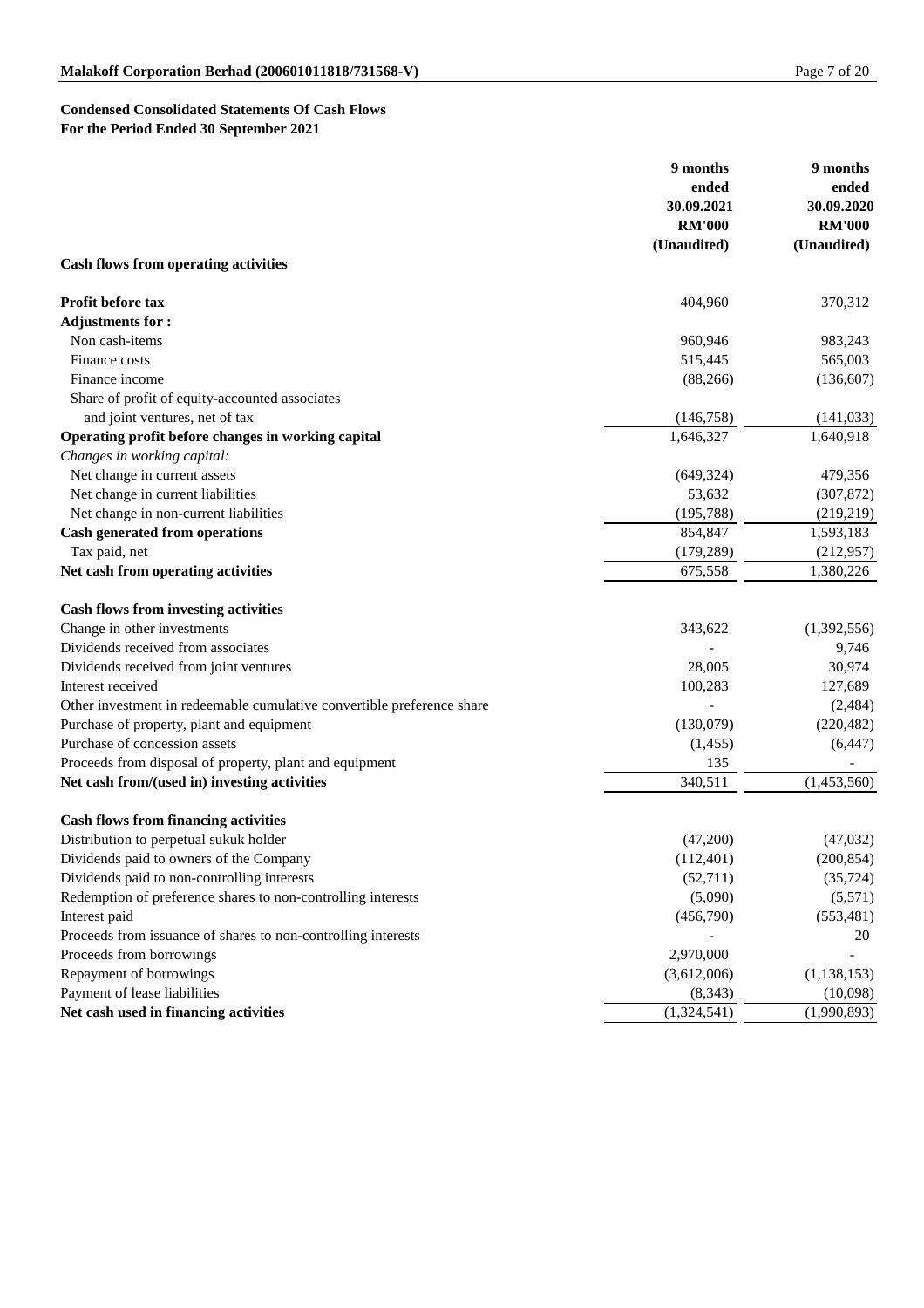# **Condensed Consolidated Statements Of Cash Flows For the Period Ended 30 September 2021**

|                                                              | 9 months      | 9 months      |
|--------------------------------------------------------------|---------------|---------------|
|                                                              | ended         | ended         |
|                                                              | 30.09.2021    | 30.09.2020    |
|                                                              | <b>RM'000</b> | <b>RM'000</b> |
|                                                              | (Unaudited)   | (Unaudited)   |
| Net decrease in cash and cash equivalents                    | (308, 472)    | (2,064,227)   |
| Cash and cash equivalents at beginning of the period         | 1,062,600     | 2,745,389     |
| Cash and cash equivalents at end of the period               | 754,128       | 681,162       |
| Cash and cash equivalents comprise :                         |               |               |
| Cash and bank balances                                       | 145,049       | 169,449       |
| Deposits with licensed banks and other licensed corporations | 609,079       | 511,713       |
|                                                              | 754,128       | 681,162       |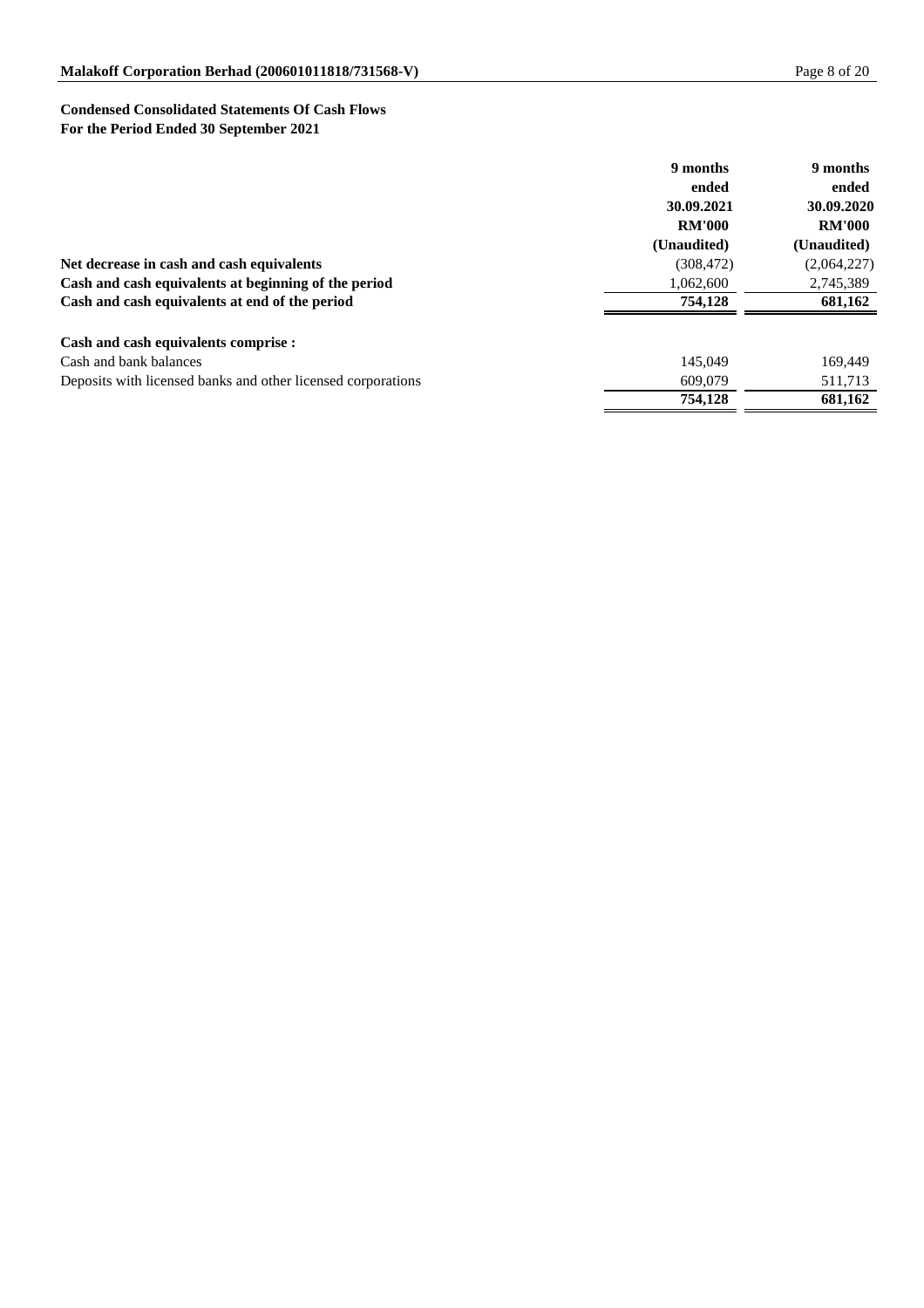#### **Notes to the interim financial statements**

#### **1. Basis of preparation**

The interim financial statements are unaudited and have been prepared in accordance with Malaysian Financial Reporting Standards ("MFRS") 134, *Interim Financial Reporting* and Appendix 9B (Part A) of the Listing Requirements of Bursa Malaysia Securities Berhad. The interim financial statements should be read in conjunction with the Group's annual audited financial statements for the financial year ended 31 December 2020 and the accompanying explanatory notes attached to the interim financial statements.

The audited financial statements of the Group for the financial year ended 31 December 2020 were prepared in accordance with MFRS, International Financial Reporting Standards and the requirements of the Companies Act 2016 in Malaysia.

The significant accounting policies adopted in these interim financial statements are consistent with those adopted in the annual audited financial statements for the financial year ended 31 December 2020, except the Group adopted the following Amendments to MFRSs effective for annual periods beginning on or after 1 January 2021 as follows:

- Amendments to MFRS 9, *Financial Instruments*
- Amendments to MFRS 139, *Financial Instruments: Recognition and Measurement*
- Amendments to MFRS 7, *Financial Instruments: Disclosures*
- Amendments to MFRS 16, *Leases – Interest Rate Benchmark Reform – Phase 2*

The Group has early adopted the Amendments to MFRS 16, *Leases – Covid-19-Related Rent Concessions beyond 30 June 2021* which is effective for annual period beginning on or after 1 April 2021.

The adoption of the above did not have any material impact on the financial statements of the Group.

#### **2. Audit qualification**

The report of the auditors on the Group's financial statements for the financial year ended 31 December 2020 was not subject to any qualification.

#### **3. Seasonal or cyclical factors**

The Group's operations have not been affected by seasonal or cyclical factors.

#### **4. Unusual items**

There was no unusual item affecting assets, liabilities, equity, net income or cash flows of the Group during the current quarter under review because of its nature, size and incidence.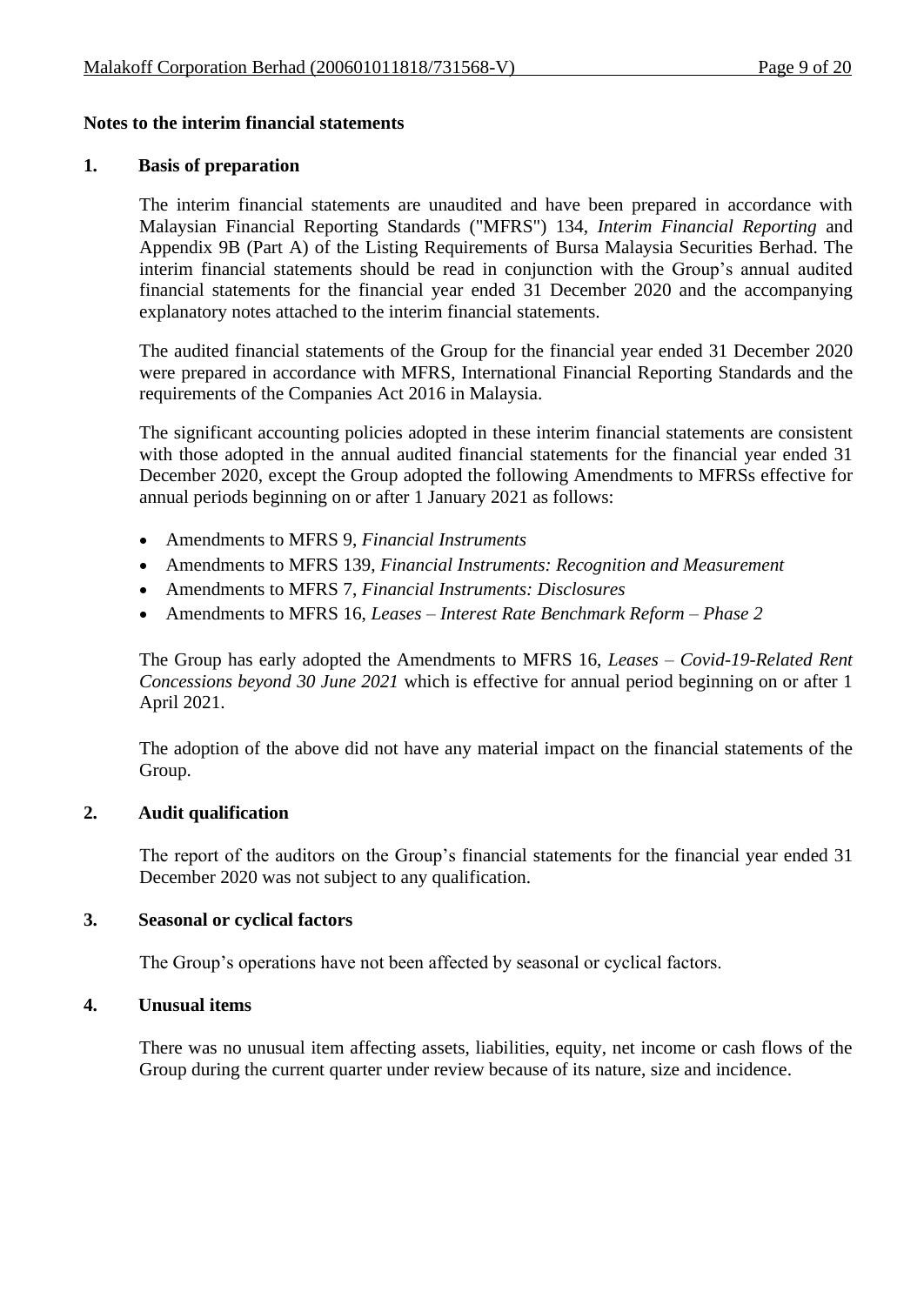# **5. Changes in estimates**

There was no material change in financial estimates made in prior financial year that could materially affect the current interim results.

#### **6. Debt and equity securities**

There was no issuance, cancellation, repurchase, resale and repayment of debt and equity securities during the current quarter except for the scheduled repayment of Tanjung Bin Power Sdn. Bhd. ("TBP"), Tanjung Bin Energy Sdn. Bhd. ("TBE") and Tanjung Bin O&M Berhad sukuk programme of RM320.0 million, RM35.0 million and RM55.0 million, respectively.

## **7. Dividends paid**

On 20 October 2021, the Company paid an interim dividend of 3.10 sen per ordinary share on 4,886,961,300 ordinary shares in issue, totalling RM151,495,800 in respect of the financial year ending 31 December 2021.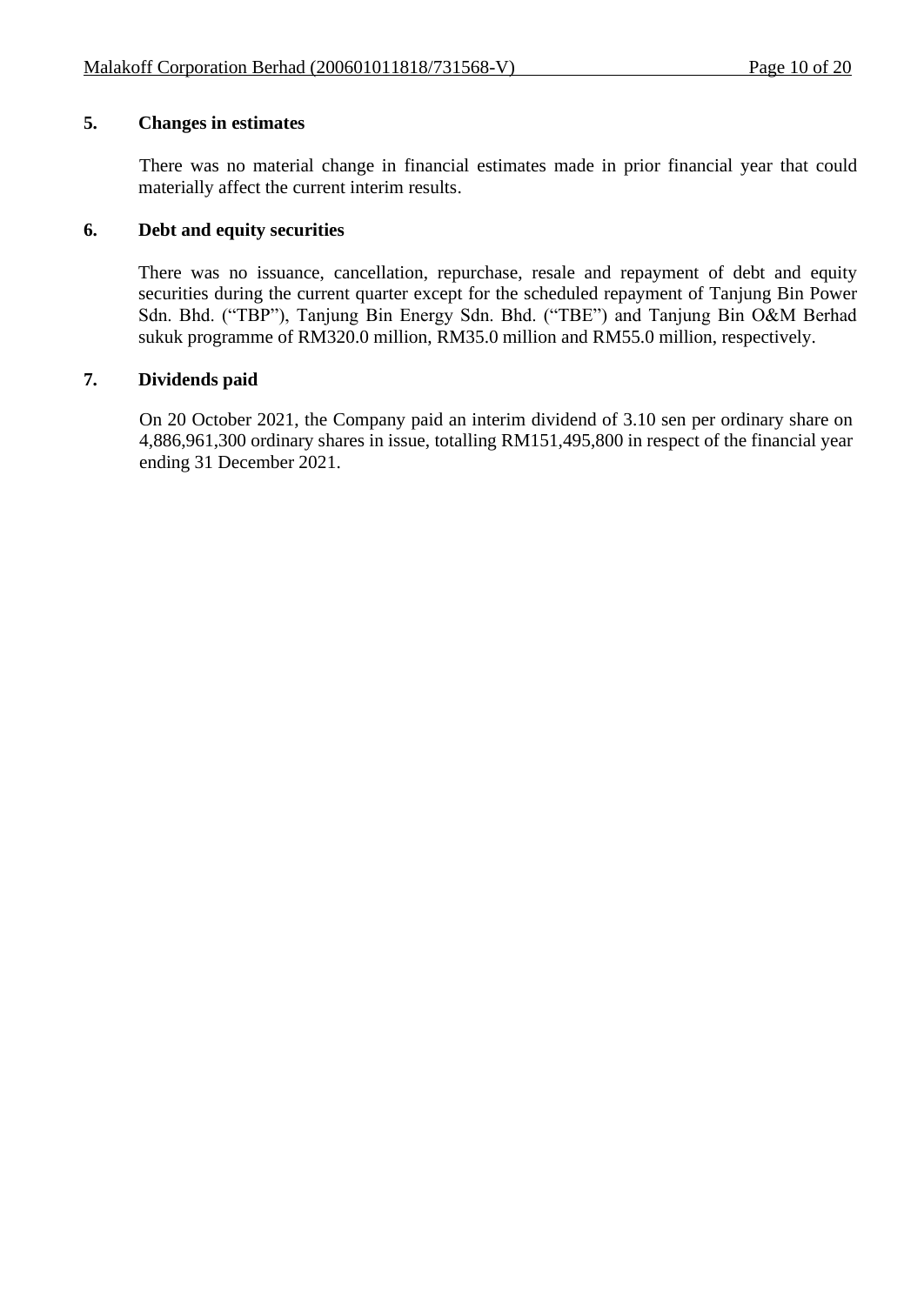## **8. Segment reporting**

During the current period, with the addition of Alam Flora into the Group's strategic business units, the Managing Director/Chief Executive Officer has reviewed and recognised Waste Management and Environment services as one of the key focus areas in a manner consistent with current internal reporting provided to the Management for the allocation of resource and assessment of segment performance. Accordingly, the Group has restated the operating segment information for the corresponding period.

The Group's segmental reporting for the financial period ended 30 September 2021 is as follows:

|                                                               |               | <b>Power generation</b>      |               | <b>Waste</b><br><b>Management</b><br>and<br><b>Environmental</b><br><b>Services</b> |               | <b>Others</b> |               |               | Elimination   |               |                          | <b>Total</b>  |               |
|---------------------------------------------------------------|---------------|------------------------------|---------------|-------------------------------------------------------------------------------------|---------------|---------------|---------------|---------------|---------------|---------------|--------------------------|---------------|---------------|
|                                                               | Local         | Foreign                      | <b>Total</b>  | Local                                                                               | Local         | Foreign       | <b>Total</b>  | Local         | Foreign       | <b>Total</b>  | Local                    | Foreign       | <b>Total</b>  |
|                                                               | <b>RM'000</b> | <b>RM'000</b>                | <b>RM'000</b> | <b>RM'000</b>                                                                       | <b>RM'000</b> | <b>RM'000</b> | <b>RM'000</b> | <b>RM'000</b> | <b>RM'000</b> | <b>RM'000</b> | <b>RM'000</b>            | <b>RM'000</b> | <b>RM'000</b> |
| Revenue<br>from<br>external<br>customers<br>Inter-<br>segment | 3,826,519     | $\sim$                       | 3,826,519     | 613,813                                                                             | 79,035        | $\sim$        | 79,035        |               |               | $\sim$        | 4,519,367                | ÷             | 4,519,367     |
| revenue                                                       |               | $\qquad \qquad \blacksquare$ |               |                                                                                     | ,052,279      | 12,305        | 1,064,584     | (1,052,279)   | (12, 305)     | (1,064,584)   | $\overline{\phantom{0}}$ | ۰             |               |
| <b>Total</b><br>segment<br>revenue                            | 3,826,519     | $\overline{a}$               | 3,826,519     | 613,813                                                                             | 1,131,314     | 12,305        | 1,143,619     | (1,052,279)   | (12,305)      | (1,064,584)   | 4,519,367                | $\sim$        | 4,519,367     |
| Profit<br>after<br>tax                                        | 291,574       | 140,841                      | 432,415       | 99,507                                                                              | 448,364       | 64,438        | 512,802       | (695, 277)    | (72,900)      | (768, 177)    | 144,168                  | 132,379       | 276,547       |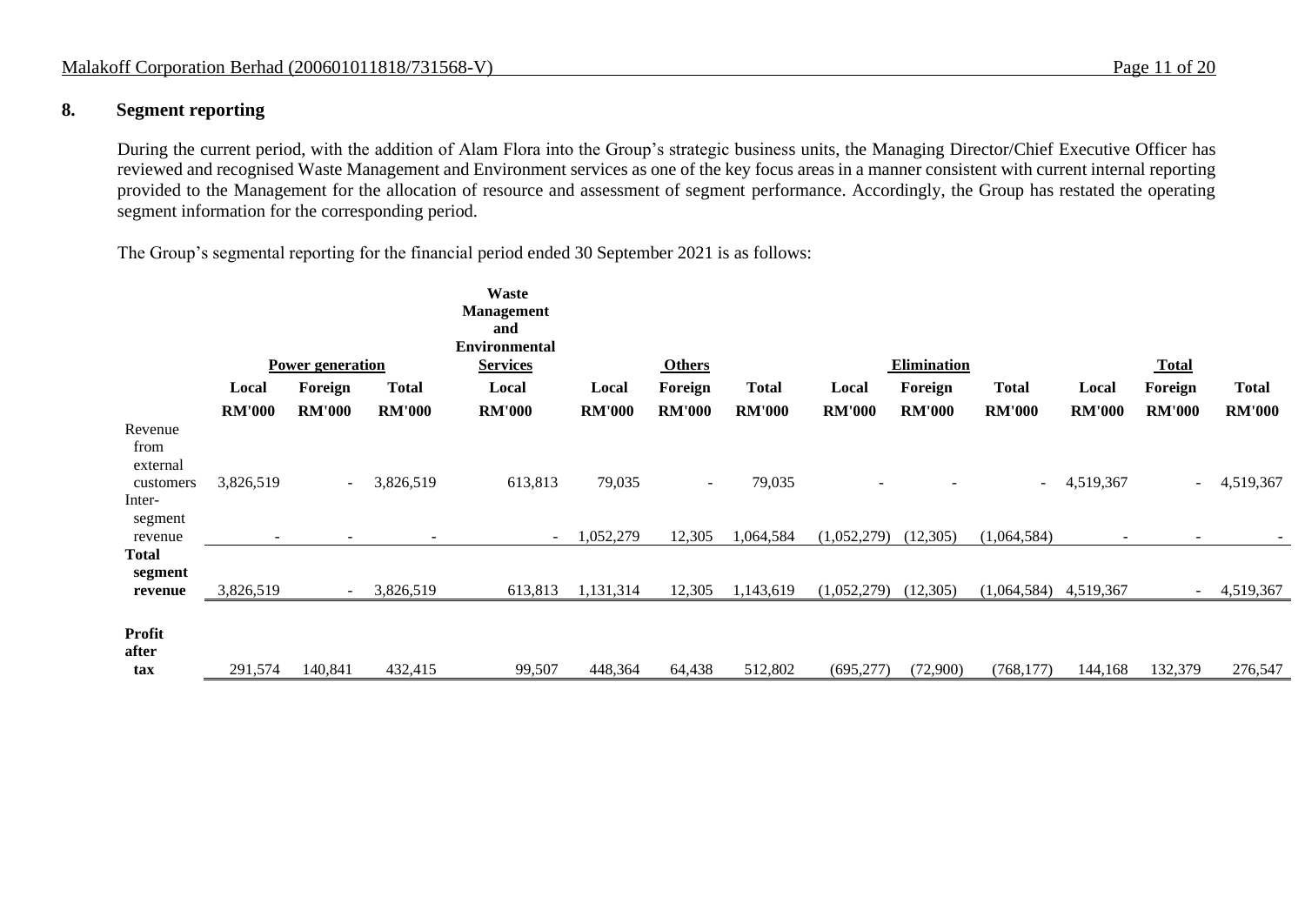The Group's segmental reporting for the corresponding financial period ended 30 September 2020 is as follows:

|                                    |               |                          |               | Waste                    |               |               |               |               |               |                |                          |                          |               |
|------------------------------------|---------------|--------------------------|---------------|--------------------------|---------------|---------------|---------------|---------------|---------------|----------------|--------------------------|--------------------------|---------------|
|                                    |               |                          |               | <b>Management</b><br>and |               |               |               |               |               |                |                          |                          |               |
|                                    |               |                          |               | <b>Environmental</b>     |               |               |               |               |               |                |                          |                          |               |
|                                    |               | <b>Power generation</b>  |               | <b>Services</b>          |               | <b>Others</b> |               |               | Elimination   |                |                          | <b>Total</b>             |               |
|                                    | Local         | Foreign                  | <b>Total</b>  | Local                    | Local         | Foreign       | <b>Total</b>  | Local         | Foreign       | <b>Total</b>   | Local                    | Foreign                  | <b>Total</b>  |
|                                    | <b>RM'000</b> | <b>RM'000</b>            | <b>RM'000</b> | <b>RM'000</b>            | <b>RM'000</b> | <b>RM'000</b> | <b>RM'000</b> | <b>RM'000</b> | <b>RM'000</b> | <b>RM'000</b>  | <b>RM'000</b>            | <b>RM'000</b>            | <b>RM'000</b> |
| Revenue<br>from<br>external        |               |                          |               |                          |               |               |               |               |               |                |                          |                          |               |
| customers<br>Inter-<br>segment     | 4,055,782     | $\sim$                   | 4,055,782     | 611,522                  | 95,239        | 494           | 95,733        |               |               | $\sim$ 10 $\,$ | 4,762,543                | 494                      | 4,763,037     |
| revenue                            |               | $\overline{\phantom{a}}$ |               | $\sim$                   | 1,041,961     | 41,097        | 1,083,058     | (1,041,961)   | (41,097)      | (1,083,058)    | $\overline{\phantom{a}}$ | $\overline{\phantom{a}}$ |               |
| <b>Total</b><br>segment<br>revenue | 4,055,782     | $\sim$                   | 4,055,782     | 611,522                  | 1,137,200     | 41,591        | 1,178,791     | (1,041,961)   | (41,097)      | (1,083,058)    | 4,762,543                | 494                      | 4,763,037     |
| <b>Profit</b><br>after tax         | 348,465       | 136,134                  | 484,599       | 64,535                   | 303,674       | 22,288        | 325,962       | (538,907)     | (57,291)      | (596, 198)     | 177,767                  | 101,131                  | 278,898       |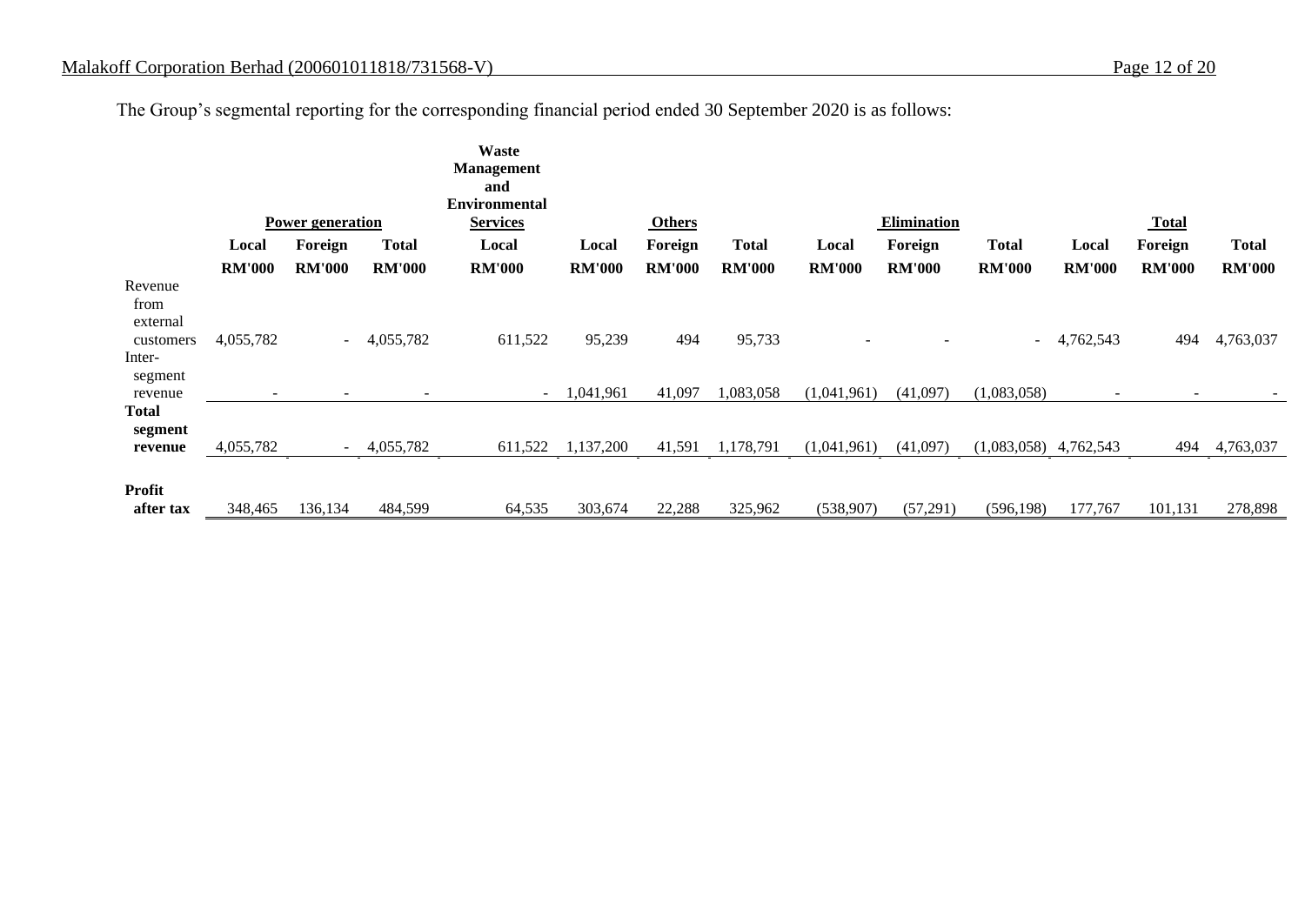# **9. Property, plant and equipment**

There was no valuation of property, plant and equipment during the current quarter ended 30 September 2021 except for the amounts carried forward pertaining to certain Group properties that had been revalued in the past.

# **10. Events subsequent to the end of current interim period**

On 12 November 2021, Malakoff Technical Solutions Sdn. Bhd. ("MTSSB"), a wholly-owned subsidiary of the Company together with Gas Malaysia Berhad, via its wholly-owned subsidiary, Gas Malaysia Ventures 1 Sdn. Bhd. ("GMV") formed a joint venture company, Malakoff Gas Malaysia Cogen O&M Sdn. Bhd., in which MTSSB and GMV hold 51% and 49% equity interests, respectively. The joint venture is a strategic alliance between the two companies to undertake Operations and Maintenance ("O&M") services for cogeneration plants in Malaysia.

## **11. Changes in composition of the Group**

There was no change in the composition of the Group during the current quarter ended 30 September 2021.

## **12. Assets classified as held for sale**

On 11 December 2019, Port Dickson Power Berhad ("PDP"), a wholly-owned subsidiary of the Company, had entered into a Sale and Purchase Agreement ("SPA") with Pacific Energy Company Limited, Nigeria to dispose four (4) units of used gas turbines and generators, related auxiliaries and spare parts (collectively referred to as "power plant assets") for a cash consideration of USD19 million.

Based on the current development, the disposal of the power plant assets is currently expected to be completed by fourth quarter of 2021. Accordingly, these power plant assets are reclassified as current assets in accordance with MFRS 5, *Non-Current Assets Held for Sale* and *Discontinued Operations.*

#### **13. Changes in contingent liabilities or contingent assets**

There was no change in contingent liabilities or contingent assets since the last audited financial statements for the financial year ended 31 December 2020 except for the following bank guarantees issued to third parties:

|                          | 30.9.2021<br>RM'mil | 31.12.2020<br>RM'mil |
|--------------------------|---------------------|----------------------|
| Company and subsidiaries | 319.6               | 323.6                |

These guarantees mainly consist of performance bonds and security deposits for projects.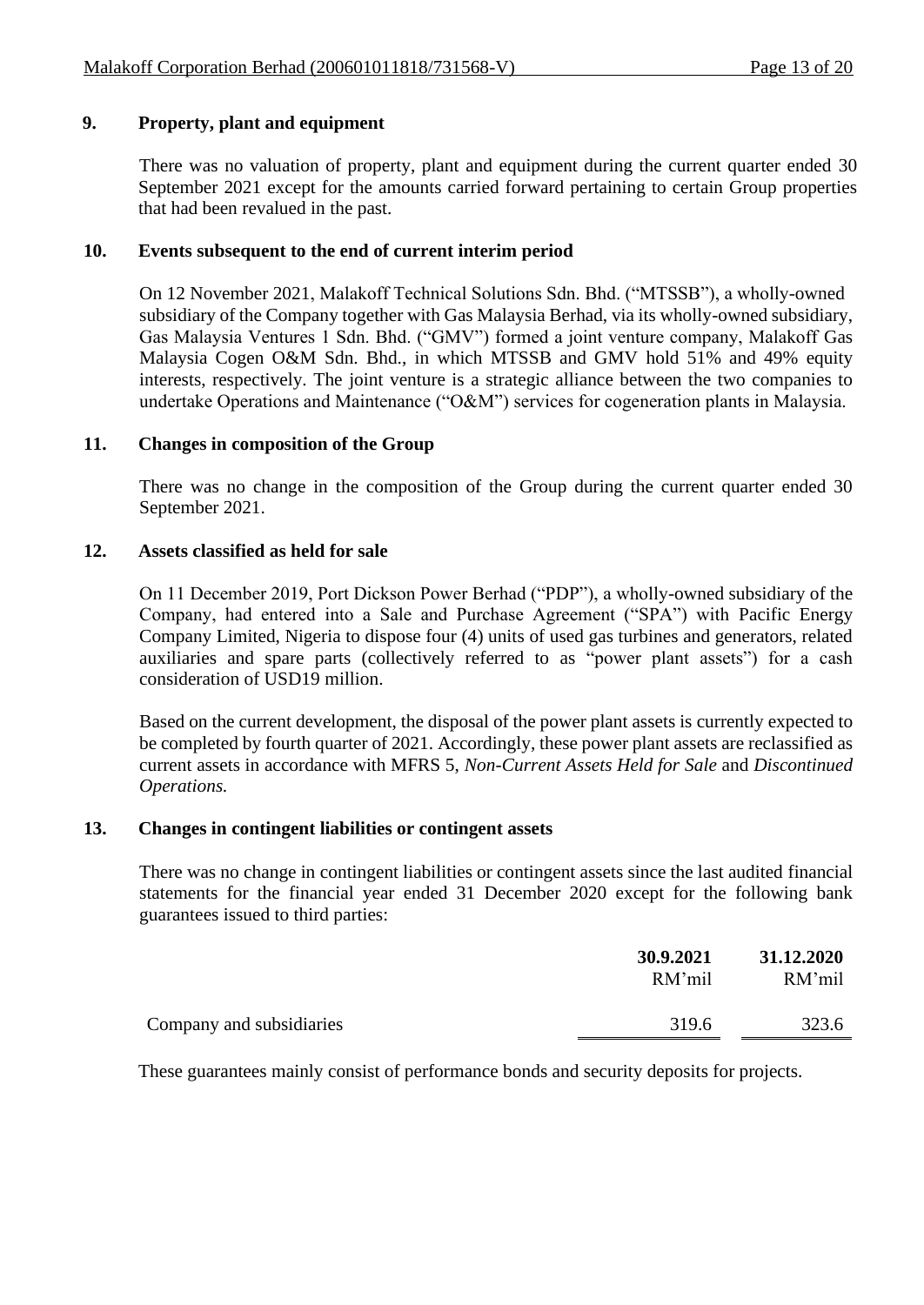# **14. Capital commitments**

 $15.$ 

Capital commitments of the Group not provided for in the interim financial report are as follows:

|                                   | 30.9.2021<br>RM'mil | 31.12.2020<br>RM'mil |
|-----------------------------------|---------------------|----------------------|
| Property, plant and equipment:    |                     |                      |
| Authorised and contracted for     | 15.3                | 72.4                 |
| Authorised but not contracted for | 530.7               | 813.4                |
|                                   | 546.0               | 885.8                |
| <b>Related party transactions</b> |                     |                      |
|                                   | 30.9.2021           | 30.9.2020            |
|                                   | RM'mil              | RM'mil               |
| Associated company:               |                     |                      |
| Interest income on unsecured      |                     |                      |
| subordinated loan notes           | 18.4                | 18.5                 |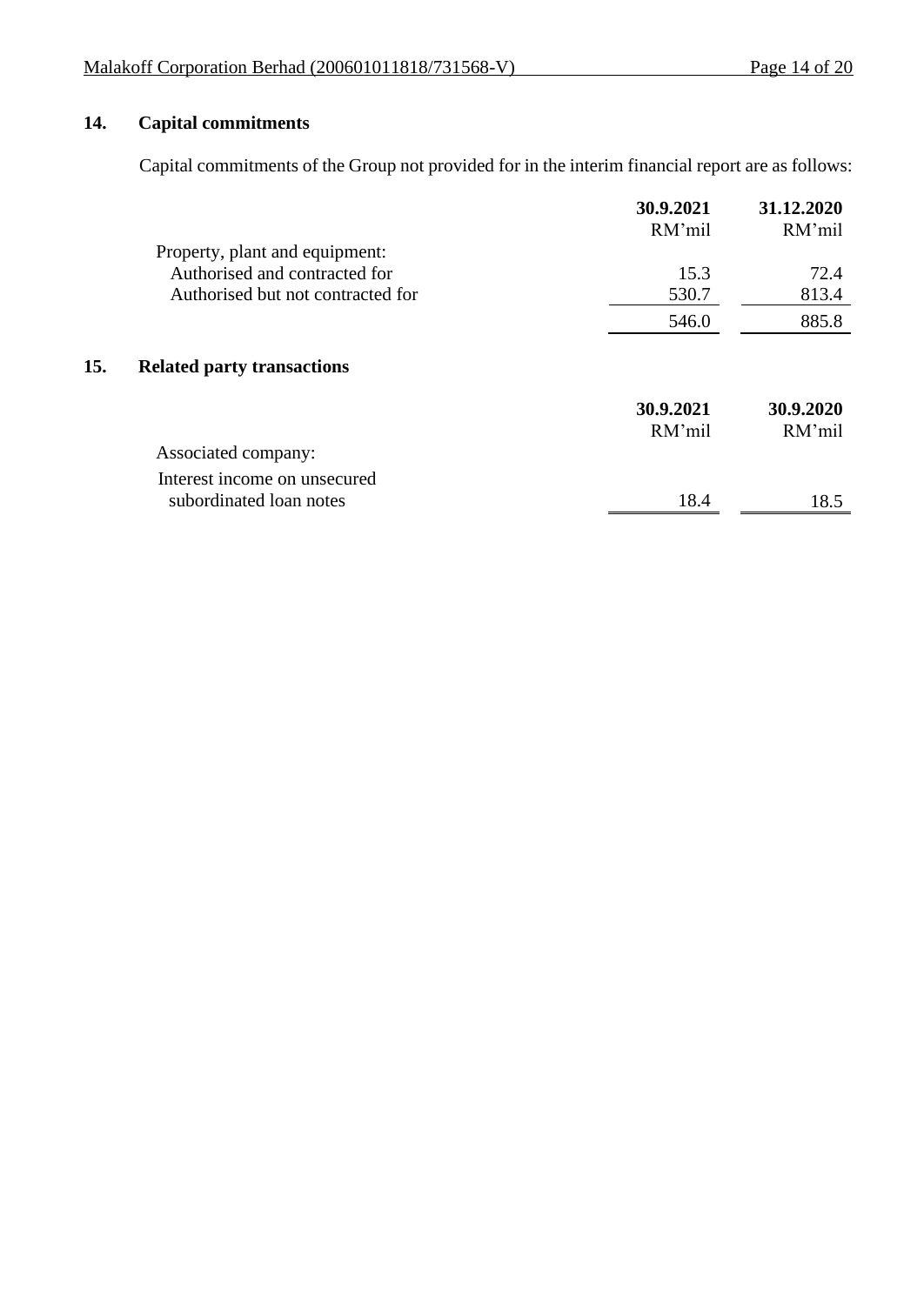# **Additional information required by the Bursa Securities Listing Requirements**

#### **16. Review of performance**

#### **Quarter 3, 2021 vs Quarter 3, 2020**

For the quarter ended 30 September 2021, the Group recorded RM1,583.8 million in revenue, an increase of 6.8% from RM1,482.9 million reported in the corresponding quarter ended 30 September 2020, primarily due to higher energy payments recorded from Tanjung Bin Power Sdn. Bhd. ("TBP") and Tanjung Bin Energy Sdn. Bhd. ("TBE") on the back of higher applicable coal price ("ACP"). However, these were partially offset by lower energy payments recorded from gas plants namely Segari Energy Ventures Sdn. Bhd. ("SEV"), GB3 Sdn. Bhd. ("GB3") and Prai Power Sdn. Bhd. ("PPSB") given the decrease in despatch factor.

The Group recorded significantly higher profit before taxation of RM118.6 million, an increase of 75.4% from RM67.6 million reported in the corresponding quarter ended 30 September 2020, primarily attributed to higher contributions from TBP and TBE coal plants on the back of higher ACP, higher contributions from Alam Flora Sdn. Bhd. ("AFSB") and foreign investments in associates coupled with lower operation and maintenance costs.

#### **Year-to-date, 2021 vs Year-to-date, 2020**

For the financial period ended 30 September 2021, the Group recorded RM4,519.4 million in revenue, a decrease of 5.1% from RM4,763.0 million reported in the preceding period, primarily due to lower energy payments recorded given the decrease in despatch factor largely from SEV and TBP plants.

Conversely, the Group recorded higher profit before taxation of RM405.0 million, an increase of 9.4% from RM370.3 million reported in the preceding period, primarily attributed to higher contributions from TBP and TBE coal plants on the back of higher ACP, higher contributions from AFSB and foreign investments in associates. However, these were offset by the absence of TBE's settlement agreement with Alstom Power System and GE Power Services (Malaysia) Sdn. Bhd. (collectively referred as "GE") for the losses and damages incurred in relation to failure events which occurred between April 2017 and June 2019, lower contribution from SEV given the decrease in despatch factor and higher depreciation charges.

#### **17. Variation of results against immediate preceding quarter**

#### **Quarter 3, 2021 vs Quarter 2, 2021**

The Group recorded lower profit before taxation of RM118.6 million in current quarter compared with RM189.7 million in the immediate preceding quarter, primarily attributed to lower contribution from TBP coal plant given the decrease in despatch factor, lower contribution from foreign investments in associates largely from Al-Hidd IWPP due to higher operation and maintenance costs coupled with provision for slow-moving stock made for certain gas plants as plants near the end of Purchase Power Agreement (PPA).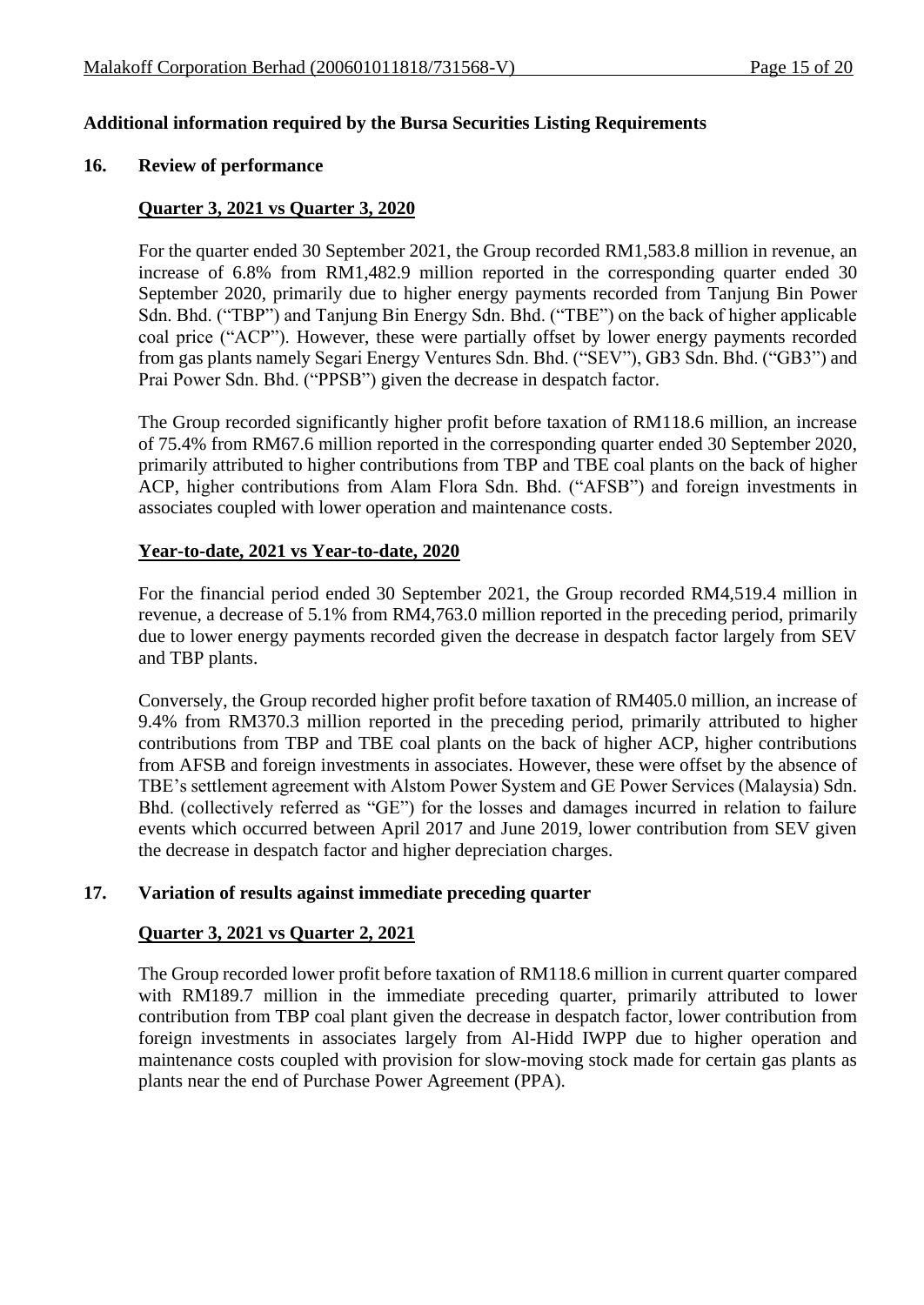# **18. Current prospects**

The Malaysia economy is expected to resume its recovery path as more economic sectors reopen given that the nation has exceeded 95% adult vaccination rate. Moving forward, continued expansion in global demand and the broader reopening of the domestic economy will support the nation's growth momentum going into 2022 with GDP growth expected between 5.5% and 6.5% *(source: BNM Q3 2021 Economic and Financial Developments Report*).

Under the Twelfth Malaysia Plan ("12MP"), Renewable Energy ("RE") and Energy Efficiency ("EE") initiatives will be scaled up to transit to a low-carbon nation. The recently announced 2022 Budget also reaffirms the Government's commitment to strengthen the planned sustainability agenda. These developments augur well for the Group's RE and Environmental services focus areas under its overall strategic growth plan.

In mid-July 2021, the Group acquired a land in Port Klang as part of the proposed development of a recovery facility for waste management and expansion of its environmental business activities. The Group also signed a Memorandum-of-Understanding ("MOU") with Koperasi Polis Diraja Malaysia Berhad ("KPDRM") to jointly undertake a feasibility study on the development of rooftop solar projects.

Based on the foregoing, the Group expects overall performance to remain satisfactory for the financial year ending 31 December 2021.

## **19. Profit before tax**

Profit before tax is stated after (crediting)/charging the following items:

|                        | 3 months<br>ended<br>30.9.2021<br>RM'mil | 3 months<br>ended<br>30.9.2020<br>RM'mil | <b>Cumulative</b><br>9 months<br>ended<br>30.9.2021<br>RM'mil | <b>Cumulative</b><br>9 months<br>ended<br>30.9.2020<br>RM'mil |
|------------------------|------------------------------------------|------------------------------------------|---------------------------------------------------------------|---------------------------------------------------------------|
| Finance income         | (28.2)                                   | (41.0)                                   | (88.3)                                                        | (136.6)                                                       |
| Finance costs          | 172.3                                    | 185.6                                    | 515.4                                                         | 565.0                                                         |
| Depreciation           | 227.8                                    | 223.2                                    | 680.3                                                         | 663.1                                                         |
| Amortisation of        |                                          |                                          |                                                               |                                                               |
| intangibles assets     | 80.7                                     | 80.3                                     | 239.7                                                         | 240.9                                                         |
| Impairment loss on     |                                          |                                          |                                                               |                                                               |
| financial instruments  | 6.2                                      | 6.1                                      | 18.4                                                          | 19.3                                                          |
| Property, plant and    |                                          |                                          |                                                               |                                                               |
| equipment written off  |                                          | 0.6                                      |                                                               | 7.0                                                           |
| Net foreign            |                                          |                                          |                                                               |                                                               |
| exchange $(gain)/loss$ | (0.2)                                    | 0.1                                      | (0.1)                                                         | 1.6                                                           |

#### **20. Profit forecast or profit guarantee**

The Group did not issue any profit forecast or profit guarantee for the current quarter.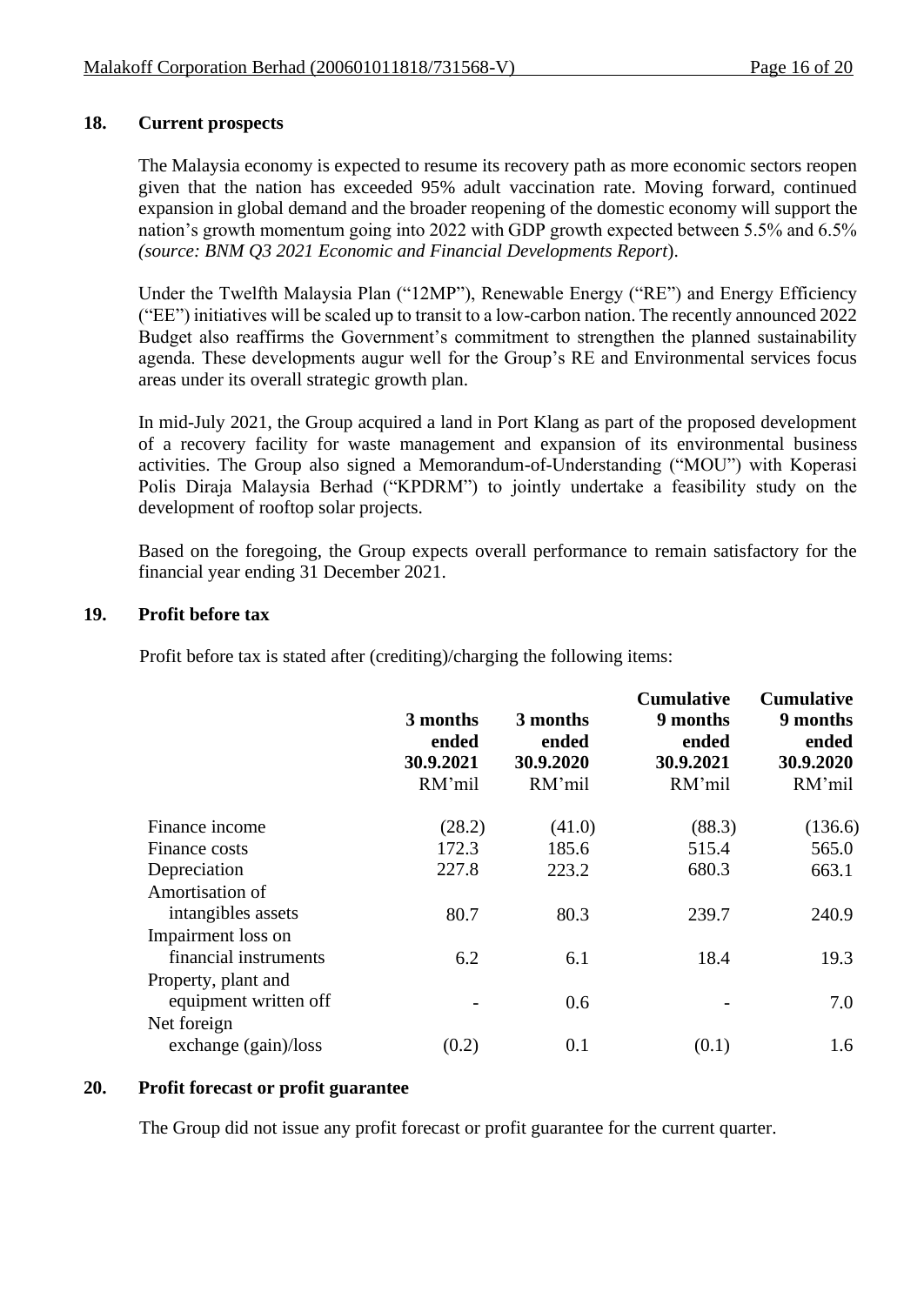# **21. Tax expense**

|                      | 3 months<br>ended<br>30.9.2021<br>RM'mil | 3 months<br>ended<br>30.9.2020<br>RM'mil | <b>Cumulative</b><br>9 months<br>ended<br>30.9.2021<br>RM'mil | <b>Cumulative</b><br>9 months<br>ended<br>30.9.2020<br>RM'mil |
|----------------------|------------------------------------------|------------------------------------------|---------------------------------------------------------------|---------------------------------------------------------------|
| Current tax expense  | 70.6                                     | 47.6                                     | 195.5                                                         | 175.9                                                         |
| Deferred tax expense | (24.8)                                   | (40.6)                                   | (67.1)                                                        | (84.5)                                                        |
| Total tax expense    | 45.8                                     | 7.0                                      | 128.4                                                         | 91.4                                                          |

The Group's effective tax rate for the current period was higher than the statutory income tax rate due to certain expenses not deductible for tax purposes.

#### **22. Borrowings**

|                                       | 30.9.2021<br>RM'mil | 31.12.2020<br>RM'mil |
|---------------------------------------|---------------------|----------------------|
| Current                               |                     |                      |
| Secured<br>$\qquad \qquad -$          | 1,421.0             | 1,164.7              |
| Non-current                           |                     |                      |
| Secured<br>$\overline{\phantom{a}}$   | 8,882.8             | 9,687.4              |
| Unsecured<br>$\overline{\phantom{a}}$ | 30.0                | 30.0                 |
|                                       | 8,912.8             | 9,717.4              |
|                                       |                     |                      |
|                                       | 10,333.8            | 10,882.1             |

The breakdown of Group borrowings by currency is as follows:

|                            | 30.9.2021<br>RM'mil | 31.12.2020<br>RM'mil |
|----------------------------|---------------------|----------------------|
| <b>Functional currency</b> |                     |                      |
| - RM                       | 10,061.6            | 10,592.9             |
| - USD                      | 272.2               | 289.2                |
|                            | 10,333.8            | 10,882.1             |
|                            |                     |                      |

#### **23. Changes in material litigation**

*i) Proceedings by the Public Prosecutor of Algeria against Almiyah Attilemcania SpA ("AAS")*

There were no material changes during the quarter under review.

*ii) International Chamber of Commerce International Court of Arbitration ("ICC") Arbitration No. 24250/DDA between Algerian Energy Company SPA ("AEC" or "Claimant") and (1) Tlemcen Desalination Investment Company SAS ("TDIC"), (2) Hyflux Limited ("Hyflux") and (3) Malakoff Corporation Berhad ("MCB") (collectively "Respondents") in relation to Souk Tleta Seawater Desalination Plant in Tlemcen, Algeria*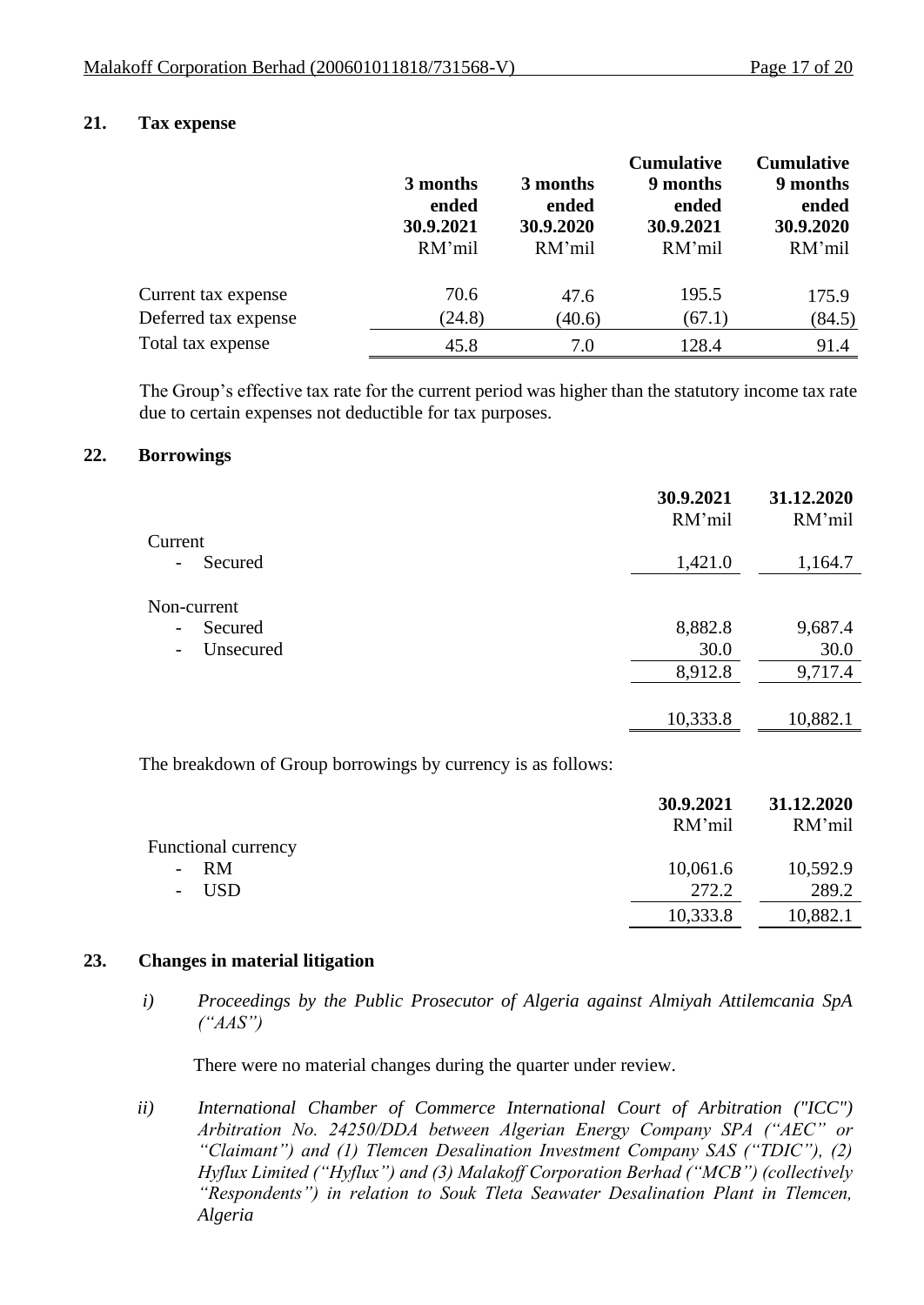On 2 August 2021, AEC filed its Statement of Claim, seeking the following reliefs against the Respondents:

- a) a declaration that MCB and Hyflux had breached, and are jointly and severally liable under, the Joint Venture Agreement;
- b) an order that MCB and Hyflux jointly and severally pay AEC damages of USD288.4 million as compensation for the damage suffered by AEC;
- c) a declaration that TDIC had breached Article 6.1 of the Framework Agreement by refusing to transfer its shares in Almiyah Attilemcania SpA ("AAS") to AEC;
- d) an order that TDIC transfer its shares in AAS to AEC for the sum of 1 Algerian Dinar;
- e) an order that MCB and Hyflux complete the transfer of shares within 30 days of the date of the arbitration award;
- f) an order that the Respondents jointly and severally bear all costs related to the transfer of shares;
- g) a declaration that the Respondents had caused moral and reputational damage to AEC;
- h) an order that the Respondents jointly and severally pay AEC non-pecuniary damages in the sum of USD3 million;
- i) an order that the Respondents jointly and severally bear the costs of the ICC arbitration and fees of counsels, experts and others incurred by AEC;
- j) interest;
- k) dismissal of any claims by the Respondents; and
- l) an order for the provisional enforcement of the final award.

The Respondents are required to file their respective Statements of Defence (and Counterclaims), expert reports, factual exhibits and legal exhibits by 17 December 2021.

*iii) Singapore International Arbitration Centre Arbitration No. 278 of 2018*

*Claim 1 (formerly Main Action) between Prai Power Sdn Bhd (Claimant) and (1) GE Energy Parts, Inc, (2) GE Power Systems (Malaysia) Sdn Bhd, (3) General Electric International, Inc, and (4) General Electric Company (Respondents); and Claim 2 (formerly Third Party Claim) between (1) GE Energy Parts, Inc, (2) GE Power Systems (Malaysia) Sdn Bhd, (3) General Electric International, Inc, and (4) General Electric Company (Claimants) and (1) Malakoff Power Berhad, and (2) Malakoff Corporation Berhad (Respondents), in relation to Prai Power Plant*

On 27 September 2021, the Arbitral Tribunal had issued the Procedural Protocol No. 3, stipulating the dates for the remainder filings of the arbitration as follows:

- a) filing of Witness Statements by 10 January 2022;
- b) filing of Reply Witness Statements by 21 February 2022;
- c) filing of Rebuttal Witness Statements by 14 March 2022;
- d) filing of Experts Report by 25 April 2022;
- e) filing of Rebuttal Expert Reports by 23 May 2022; and
- f) filing of Joint Expert Report(s) by 4 July 2022.

In the interim, the Arbitral Tribunal has scheduled 8 August 2022 to 14 August 2022 as the hearing dates, with 29 August 2022 to 2 September 2022 as the reserved hearing dates.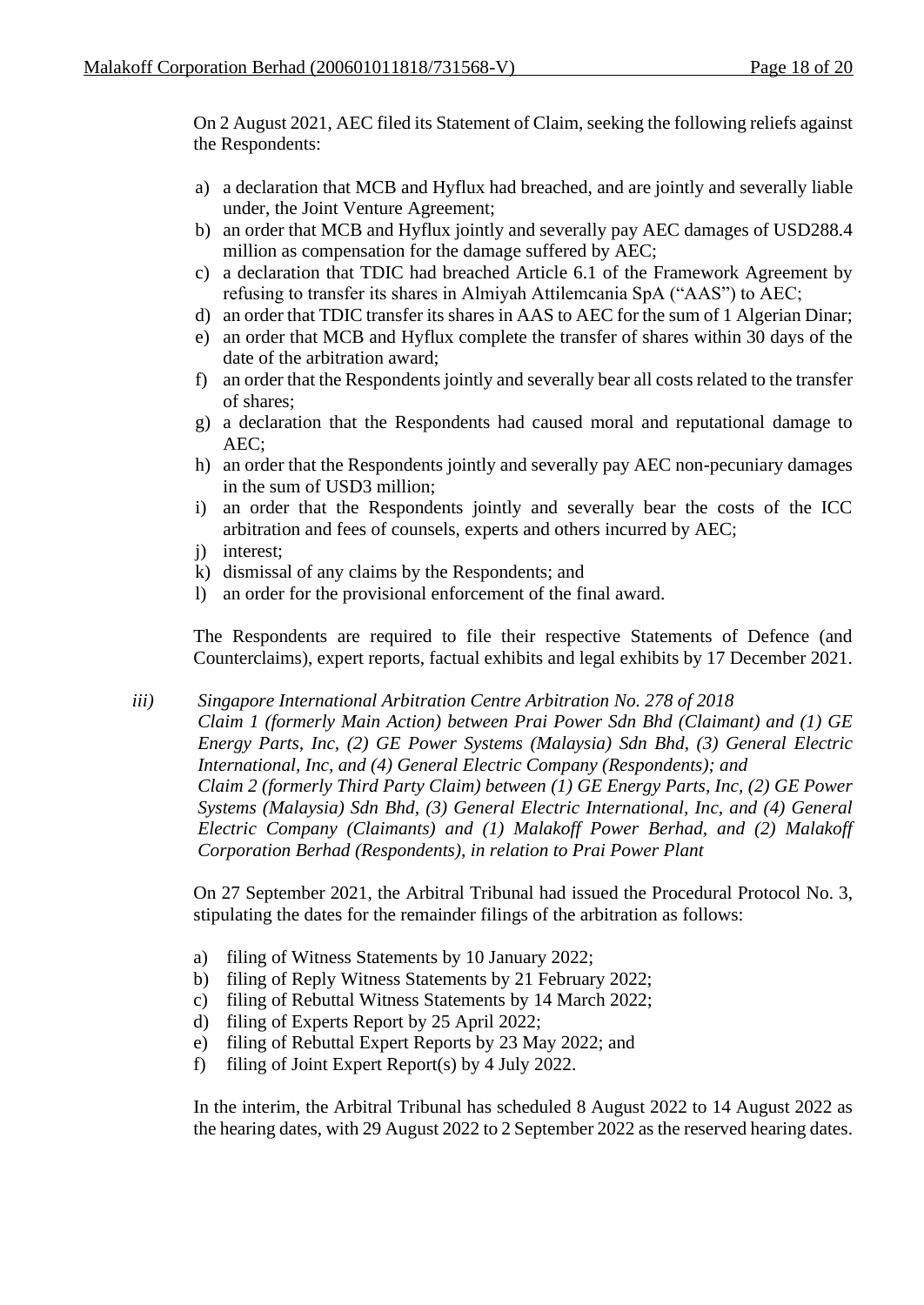*iv) Asian International Arbitration Centre ("AIAC") Arbitration No. ADM-831-2020 between Tanjung Bin Energy Sdn Bhd ("TBE" or "Claimant") and Consortium HSL-TGE-GASB, comprising (1) HSL Constructor Pte Ltd, (2) HSL Constructor Sdn Bhd, (3) Tecgates Engineering (M) Sdn Bhd and (4) Gema Antara Sdn Bhd (collectively "Contractors" or "Respondents") in relation to the Coal Unloading Jetty and Associated Bulk Material Handling System at Tanjung Bin Energy Power Plant*

On 17 August 2021, TBE filed its Statement of Case, setting out its claims against the Contractors under the Engineering, Procurement, Construction and Commissioning Contract dated 9 June 2017.

On 28 September 2021, the Contractors filed their respective Statements of Defence and Counterclaim. On 26 October 2021, TBE filed the Claimant's Statement of Reply and Defence to Counterclaim.

The Contractors are required to file their Reply to Defence to Counterclaim by 16 November 2021.

In the interim, the Arbitral Tribunal has scheduled 12 to 15 September 2022 and 19 to 23 September 2022 as the hearing dates, with 7 to 11 November 2022 as reserved hearing dates.

# **24. Dividend Payable**

No dividend has been recommended by the Directors in the quarter ended 30 September 2021 (30 September 2020: Nil).

#### **25. Earnings per ordinary share**

|                                                                            | 3 months<br>ended<br>30.9.2021 | 3 months<br>ended<br>30.9.2020 | <b>Cumulative</b><br>9 months<br>ended<br>30.9.2021 | <b>Cumulative</b><br>9 months<br>ended<br>30.9.2020 |
|----------------------------------------------------------------------------|--------------------------------|--------------------------------|-----------------------------------------------------|-----------------------------------------------------|
| <b>Basic/Diluted Earnings per Ordinary Share</b>                           |                                |                                |                                                     |                                                     |
| Profit for the period<br>attributable to owners of the<br>Company (RM mil) | 67.2                           | 50.8                           | 245.3                                               | 244.9                                               |
| Weighted average number<br>of ordinary shares (mil)                        | 4,887.0                        | 4,887.0                        | 4,887.0                                             | 4,887.0                                             |
| Basic/diluted earnings per<br>ordinary share (sen)                         | 1.37                           | 1.04                           | 5.02                                                | 5.01                                                |